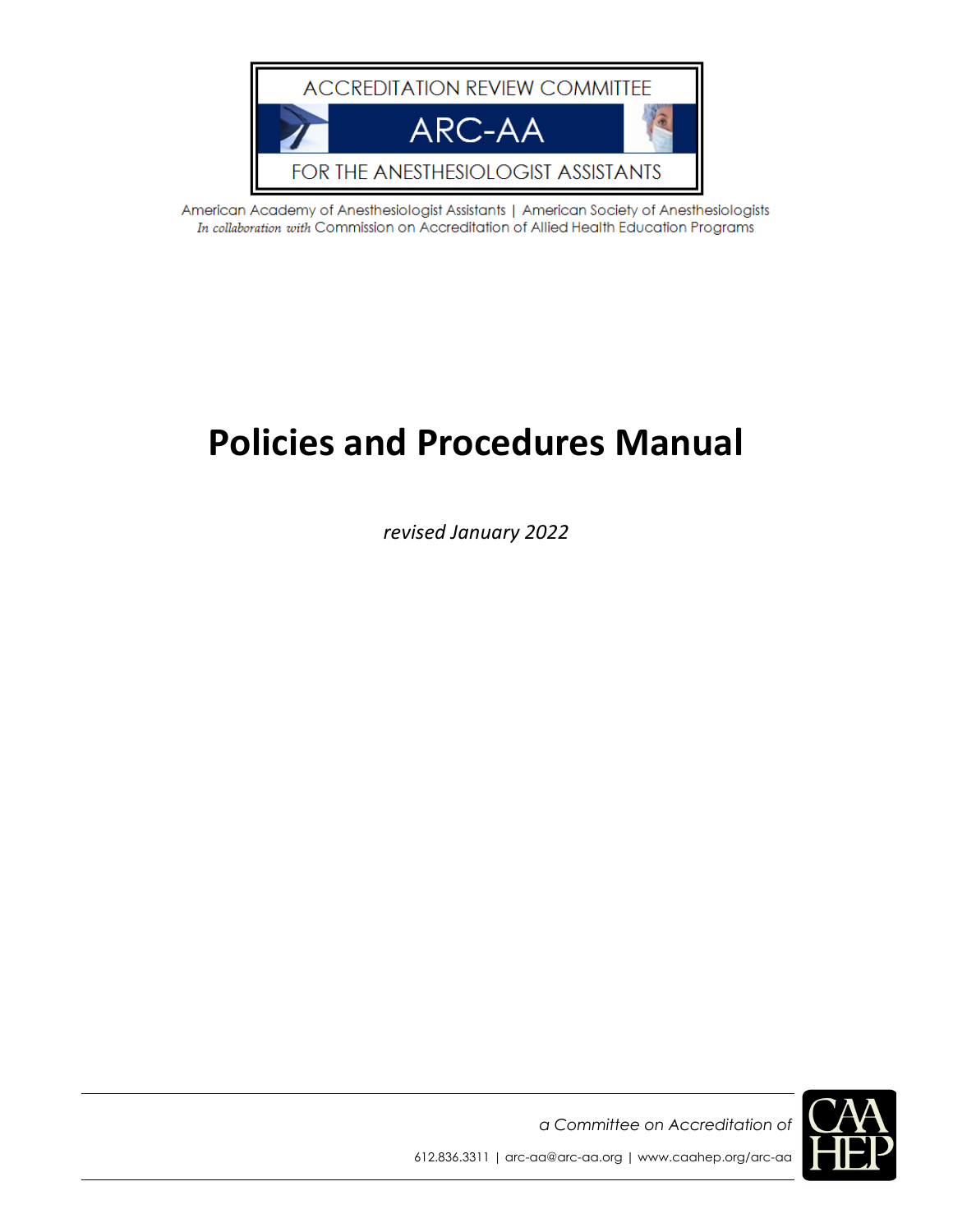## **TABLE OF CONTENTS**

| $\mathbf{I}$ .                                                                        |                                                                   |  |
|---------------------------------------------------------------------------------------|-------------------------------------------------------------------|--|
| Ш.                                                                                    |                                                                   |  |
| III.                                                                                  |                                                                   |  |
| IV.                                                                                   | REQUEST FOR RECONSIDERATION OF AN ADVERSE ARC-AA RECOMMENDATION 8 |  |
| V.                                                                                    |                                                                   |  |
| VI.                                                                                   |                                                                   |  |
| VII.                                                                                  |                                                                   |  |
| VIII.                                                                                 |                                                                   |  |
| IX.                                                                                   |                                                                   |  |
|                                                                                       |                                                                   |  |
|                                                                                       |                                                                   |  |
| Appendix C: Data Distribution Agreement - Statement of Intended Use of ARC-AA Data 27 |                                                                   |  |
|                                                                                       |                                                                   |  |
|                                                                                       |                                                                   |  |
|                                                                                       |                                                                   |  |

These are the governing Policies Procedures of the Accreditation Review Committee for the Anesthesiologist Assistant (ARC-AA), Inc. Policies are presented in standard outline format. Operational Procedures that relate to a specific policy are presented in *italics* as indented paragraphs following the Policy.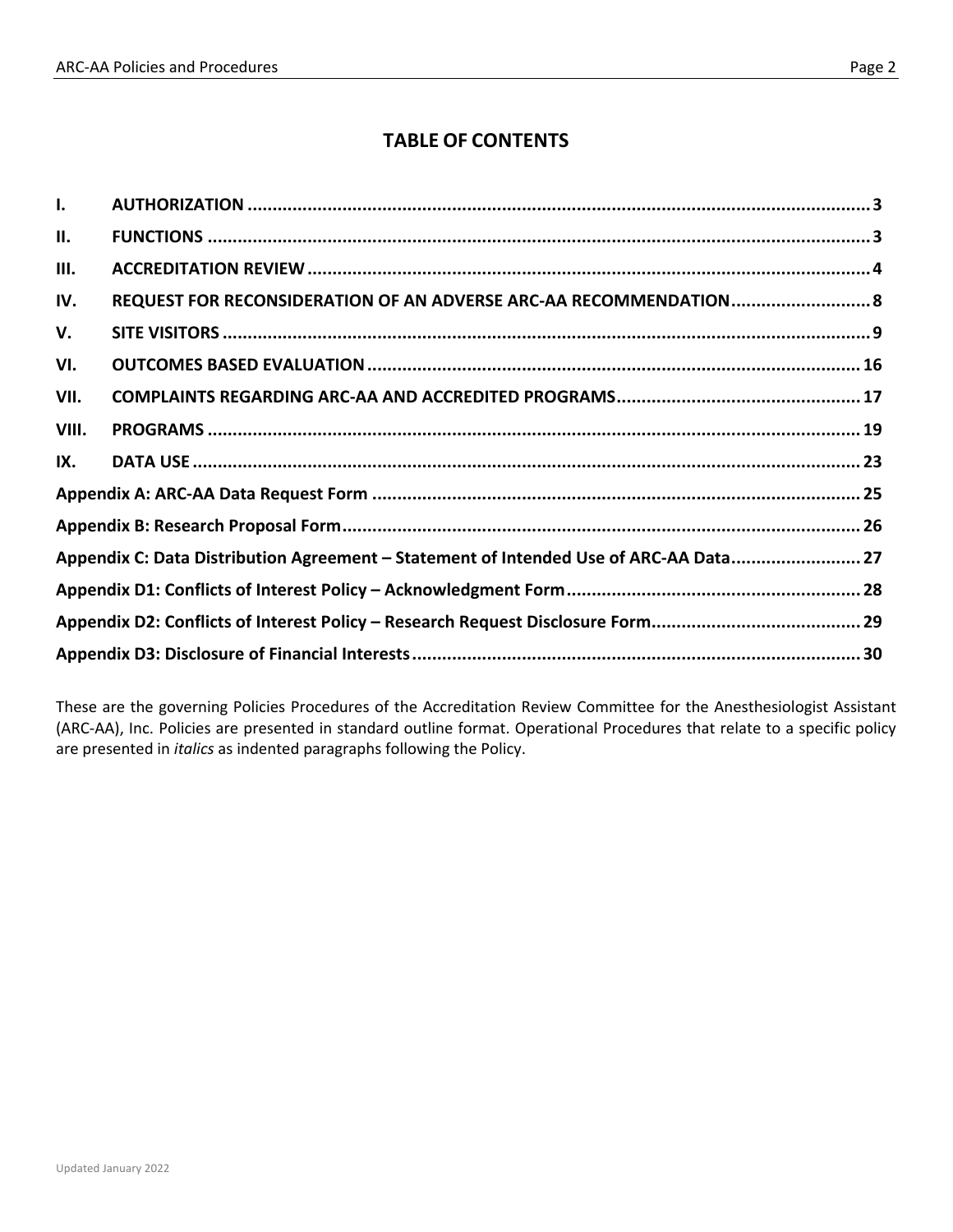#### **I. AUTHORIZATION**

- A. Identity. The Accreditation Review Committee for the Anesthesiologist Assistant (ARC-AA), Inc. ("ARC-AA") derives its identity from the policies of the Commission on Accreditation of Allied Health Education Programs ("CAAHEP") and its collaborating sponsors, the American Academy of Anesthesiologist Assistants ("AAAA") and the American Society of Anesthesiologists ("ASA"), which together provide accreditation services for education programs producing anesthesiologist assistants for entry into the profession.
- B. Structure, Organization, and Policy and Procedure Development. ARC-AA functions as a Committee on Accreditation within the CAAHEP system and adheres to the CAAHEP policies and procedures. ARC-AA will assure its policies and procedures are consistent with CAAHEP policies and procedures.
- C. Policies and Procedures. Members of the ARC-AA are responsible for adopting policies and procedures.

The ARC-AA uses a collaborative process, which may include input from communities of interest and CAAHEP, to develop policies and procedures which are then approved by the ARC-AA.

If a policy is not addressed here in the ARC-AA Policy Manual, then the CAAHEP Policy Manual will be the default. In cases when CAAHEP policies and ARC-AA policies differ, the more stringent of these apply.

#### **II. FUNCTIONS**

- A. Program Review. The primary function of ARC-AA is to assess the merits of applicant educational programs for accreditation by CAAHEP in accordance with the *Standards and Guidelines for the Accreditation of Educational Programs for the Anesthesiologist Assistant*.
- B. Educational Outcomes Assessment. ARC-AA is also responsible for evaluating and recommending means by which its collaborating sponsors may favorably influence the quality and availability of education for Anesthesiologist Assistants as a service to the public and professions.
- C. Review CAAHEP *Standards & Guidelines* of Accreditation. ARC-AA conducts periodic reviews of the CAAHEP *Standards and Guidelines* and revises them as necessary.
- D. Accreditation Process Evaluation. ARC-AA develops policies and processes that comply with the standards established for accrediting organizations and performs other functions pertinent to educational program accreditation.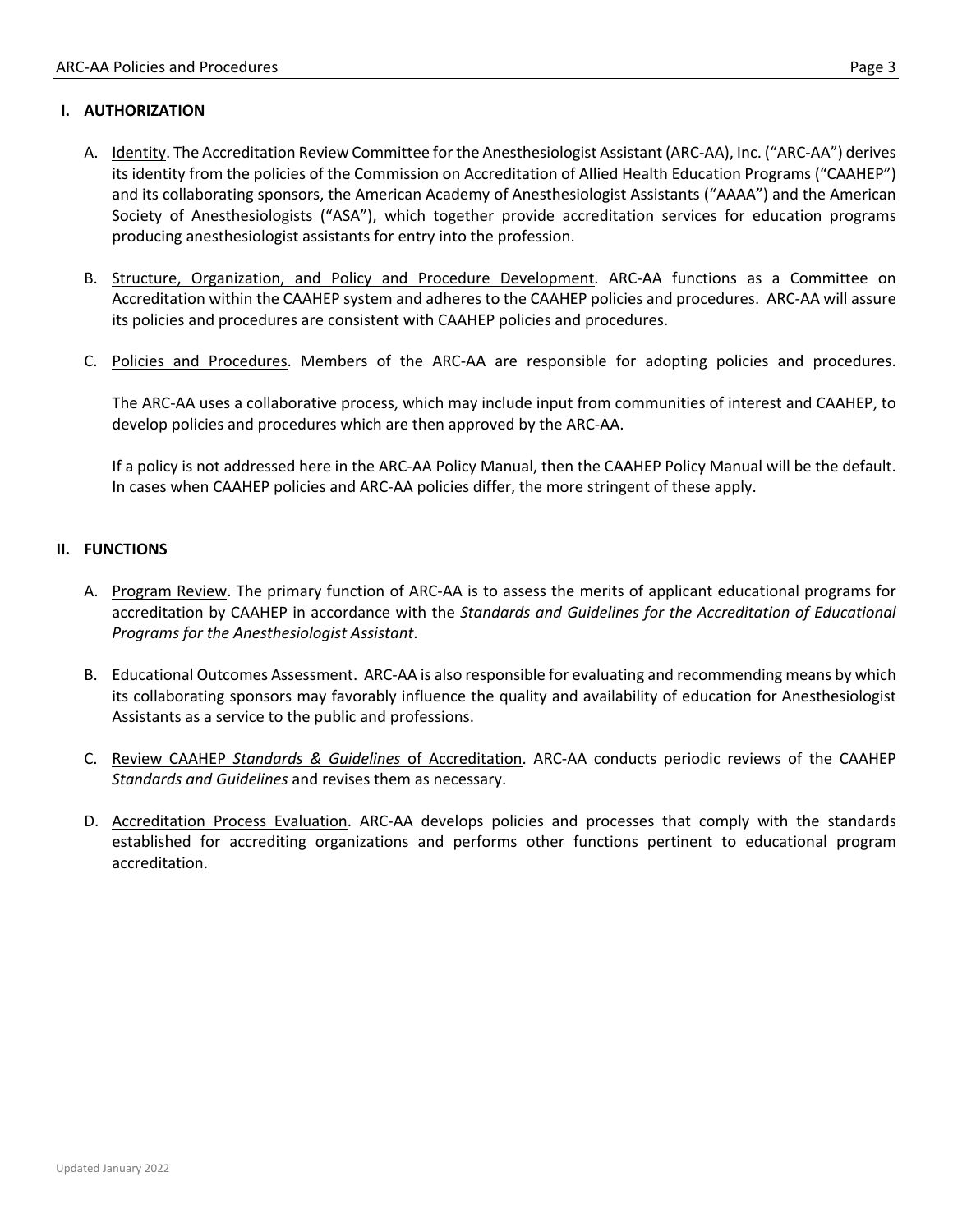#### **III. ACCREDITATION REVIEW**

ARC-AA will review educational program applications for accreditation to determine if the programs are in compliance with the established CAAHEP *Standards and Guidelines for the Accreditation of Educational Programs for the Anesthesiologist Assistant*.

All documents and communications involved in the accreditation and continuing accreditation processes conducted by ARC-AA will be in the English language.

A. Program Documentation. ARC-AA requires that programs seeking accreditation provide evidence, in the form of a written report, that a self-study has been conducted. Accredited programs will submit an annual report electronically and participate in a comprehensive review.

If requested information, including but not limited to the self-study report, annual report, request for clarification, etc., is not received within seven (7) days of the given due date, a program will be placed on administrative probation. If a specific due date is not given programs will respond within 30 days.

If requested information is not received in a timely manner or in the required format, when a program is undergoing comprehensive review, the program's self-study report may be returned without further review. Once returned, the program will begin the initial or continuing accreditation process again, including resubmitting all appropriate fees.

- B. Anonymous Student Surveys. ARC-AA will administer a survey to students during the program's comprehensive review process to collect information to assist the site visitors with validating information and formulating its questions. These surveys are different from the Student Surveys administered annually as part of the Resource Assessment.
	- 1. Administer Survey. ARC-AA will administer the survey upon receipt of the Initial or Continuing accreditation Self-Study Report (ISSR).
	- 2. Collect Data
		- a. ARC-AA will monitor survey response rate and update the Program Director as needed.
		- b. If less than 80% of each survey has been completed, then the Program Director will be notified and urged to encourage students to complete the survey.
	- 3. Distribute Data
		- a. ARC-AA will collect, collate, and send the survey results to the site visit team at least one month prior to the site visit.
		- b. The survey results for students will be collated in three (3) groups: 1st year students, 2nd year students, and all students. If there is a group of 3rd year students, then an additional group will be segregated.
		- c. Providing there is a response rate greater than 80%, the survey results will be distributed to the program after the site visit report and the Findings Letter have been completed and distributed to the program officials.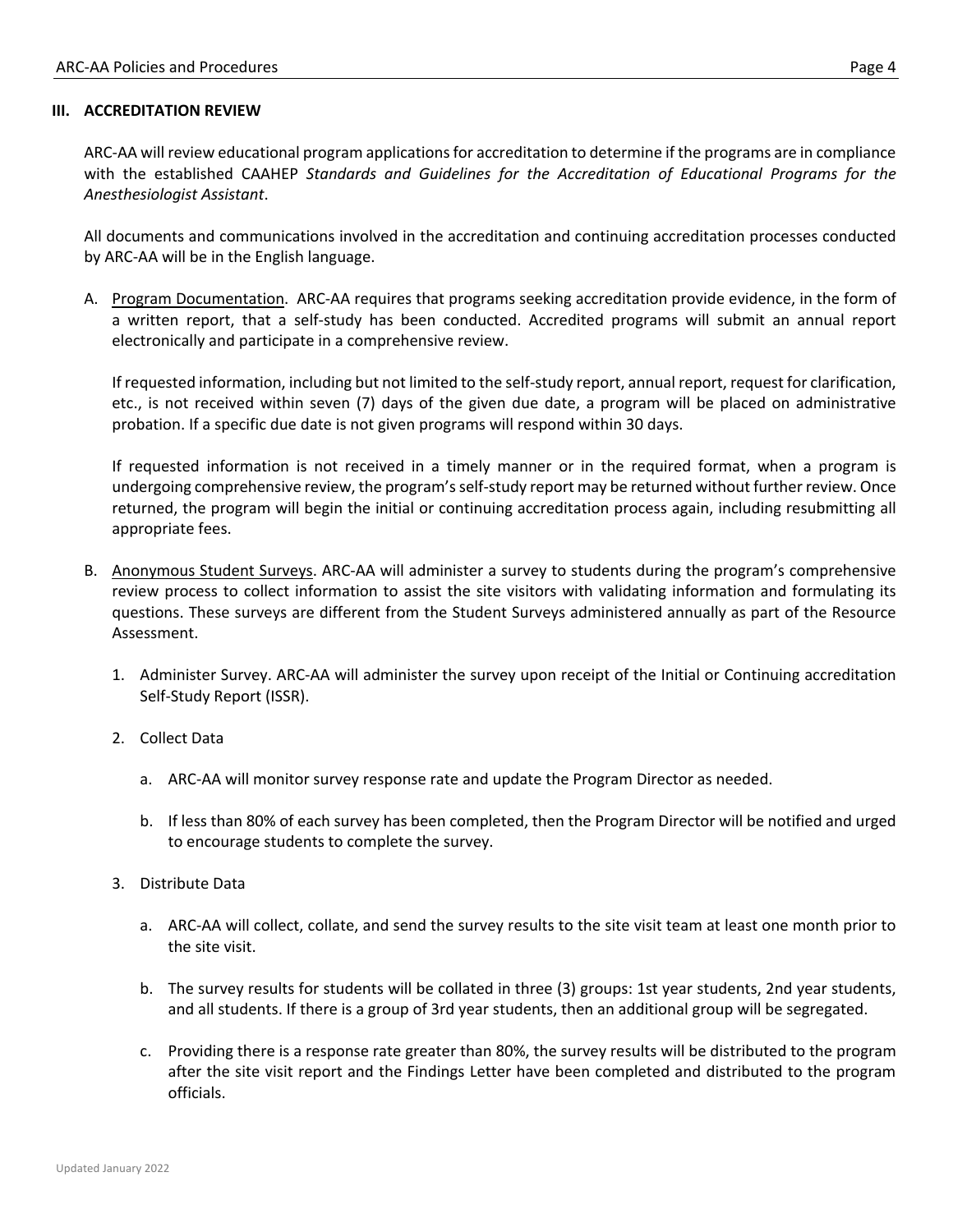- 1) If a subgroup [1st year, 2nd year, or 3rd year] of students does not meet the threshold of 80%, then that subgroup will not be sent to the program.
- 2) If survey results are below the threshold of 80% for the entire group or any subgroup, then dialogue will be opened to identify the reason(s).
- 4. Confidentiality of Surveys
	- a. All survey data will remain confidential at all times, as with all other data disclosed by the program during the site visit and accreditation process.
	- b. All survey participants will remain anonymous at all times during the survey process. No personal identifying information will be requested of the students at any time.
- B. Core Elements of the Accreditation Process
	- 1. Program Initiates Accreditation Process through ARC-AA.

Upon receipt of the Request for Accreditation Service (located on the CAAHEP website), via e-mail, ARC-AA provides instructions for the program's next steps.

*Note: If Continuing Accreditation, ARC-AA will notify the program in writing providing the self-study report submission date.* 

2. Submission of Self-Study Report.

*A self-study report will not be considered complete nor accepted for review if any one of the following items are not met: Standard I Sponsorship, Standard III. Key Personnel (program director, medical director).* 

3. Review of Self-Study Report by ARC-AA and Executive Analysis Written.

*Executive Analysis is provided to the program director.*

4. Site Visit.

A site visit is required to be part of the evaluation process to determine compliance with the CAAHEP *Standards*. Site visitors represent both ARC-AA and CAAHEP.

- a. A narrative report of findings from the site visit will be provided to each program following a site visit. The Site Visit Report, in addition to stating the areas not meeting the CAAHEP *Standards*, will include a listing of the program strengths and may include recommendations. Programs will be given an opportunity to respond to the report of findings.
- b. The program's response to the report of findings will be taken into consideration when determining an accreditation action recommendation.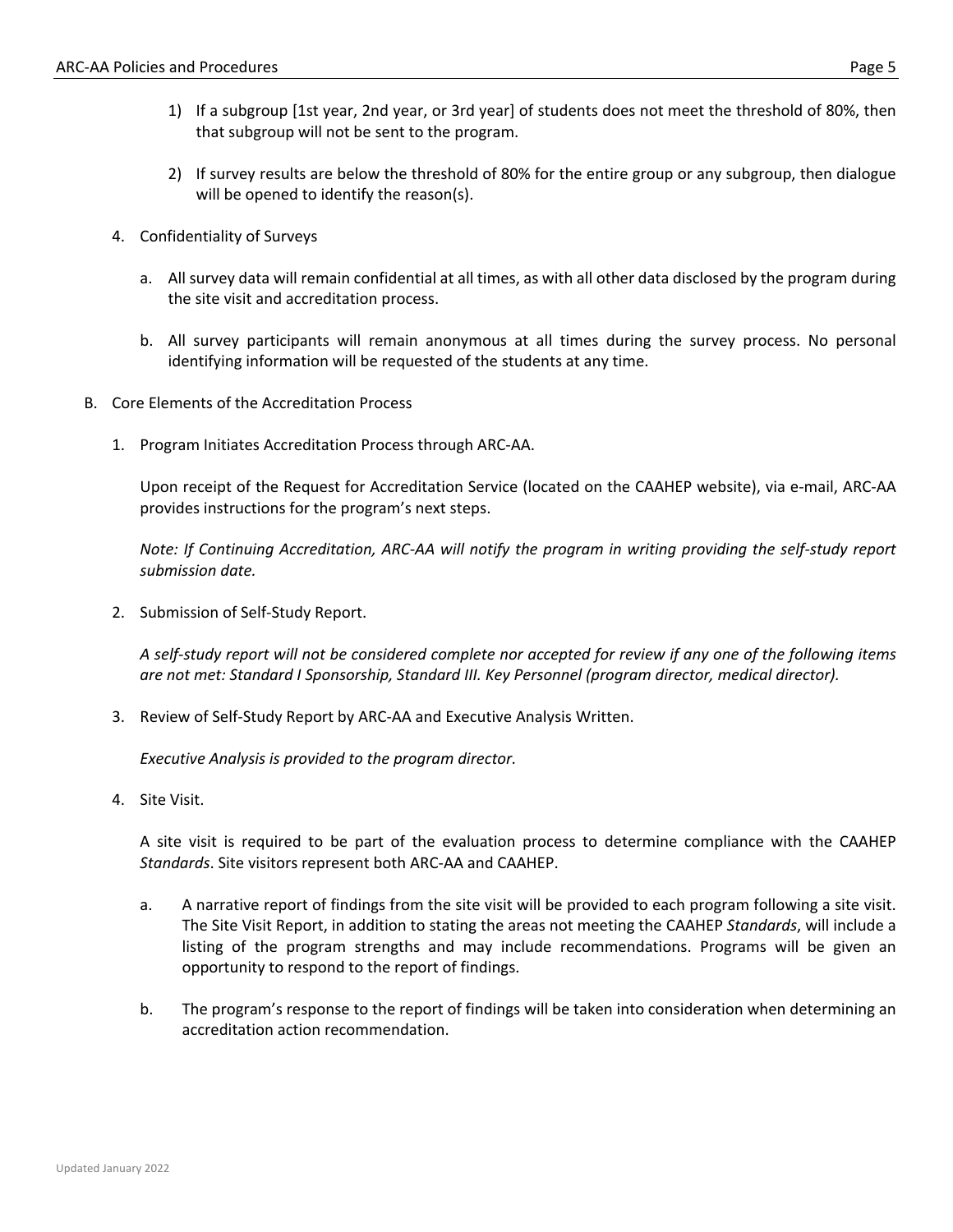- 5. ARC-AA Reviews Program's Compliance with CAAHEP *Standards.*
	- a. Review the program's response to site visit findings letter including additional materials, if submitted.
	- b. Request additional materials as appropriate.
	- c. For programs seeking  $1<sup>st</sup>$  Continuing Accreditation, the program may host a second site visit for one day and repeat steps 4 and 5.
- 6. Accreditation recommendation determined by ARC-AA.

After careful review of all documents, ARC-AA Board of Directors collectively determines a recommendation for each program. The recommendation options are located in CAAHEP policy. The ARC-AA recommendation for each program will be forwarded to CAAHEP where the final accreditation decision is made.

7. Notification of accreditation decision.

The program will be notified by CAAHEP of the accreditation decision.

8. Continuous Quality Review (Interim and Annual Reports).

ARC-AA monitors programs for effective compliance with published criteria through the use of interim and annual reports.

- a. Interim Reports are submitted by programs holding Initial Accreditation.
- b. Interim Reports are based on the site visit findings and at a minimum will include:
	- 1) Annual Report
	- 2) Student and faculty survey results (administered by the program or ARC-AA, depending on year)
	- 3) Advisory Committee Meeting roster, minutes
	- 4) Clinical Rotations verifiable second year student, one month, rotations with primary subspecialties, while not limiting verifiable first year clinical sites in the process
- c. Annual Reports are submitted by programs holding Continuing Accreditation.
- C. Accreditation Categories.

ARC-AA will utilize only those accreditation categories currently approved by CAAHEP as delineated in the CAAHEP Policy and Procedures Manual.

D. Length of Accreditation.

After a comprehensive review, accreditation is granted by CAAHEP, upon the recommendation of ARC-AA, to programs in compliance with the CAAHEP Standards and Guidelines.

1. If the program is requesting initial accreditation, ARC-AA may recommend to CAAHEP for the next comprehensive review, including a self-study report and site visit, occur no more than five (5) years from the date of CAAHEP action.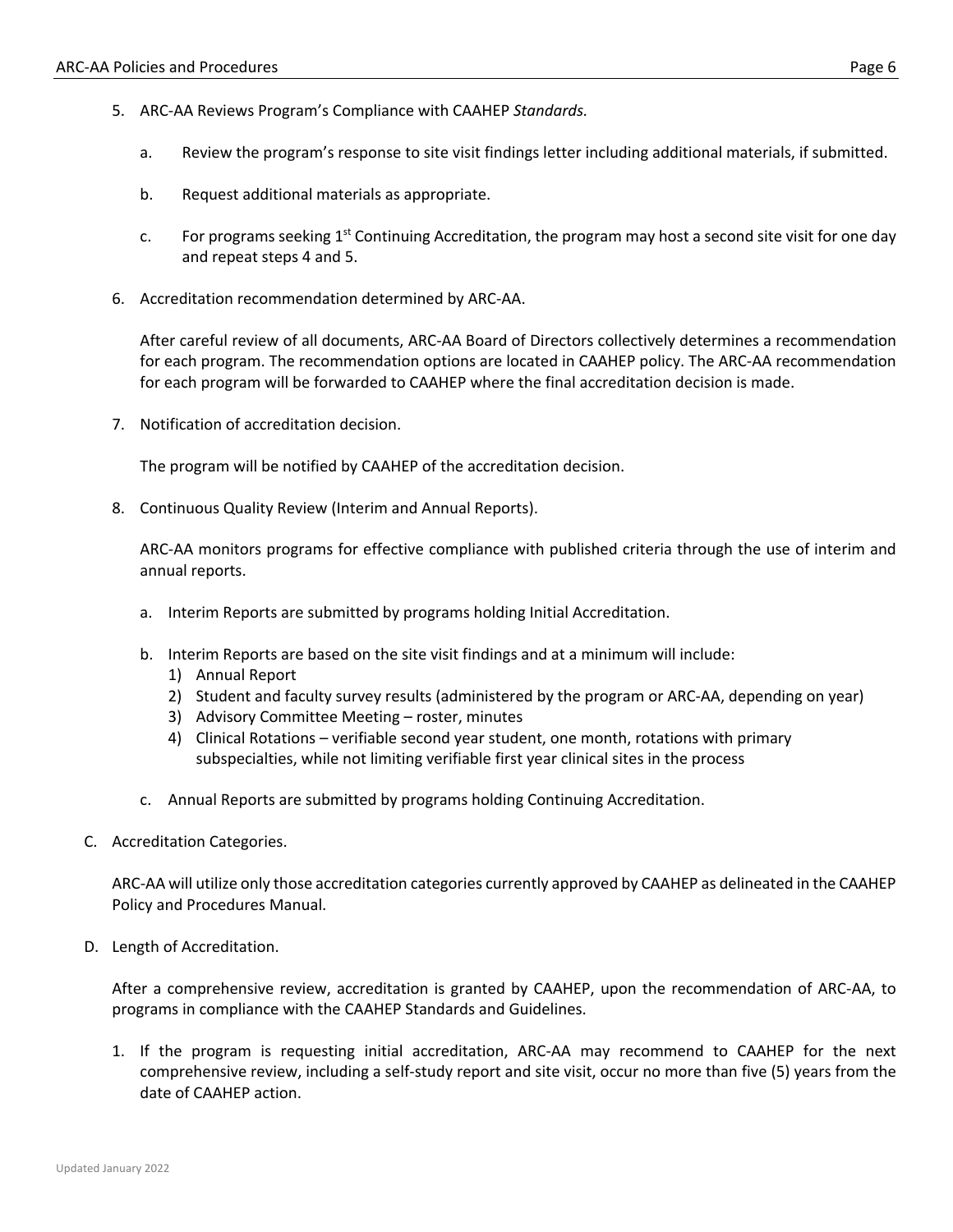- 2. If the program is requesting continuing accreditation for the first time, the ARC-AA may recommend to CAAHEP the next comprehensive review, including a self-study report and site visit, occur no more than five (5) years from the date of CAAHEP action.
- 3. If the program has participated in two (2) or more comprehensive reviews, including a self-study report and site visit, and all have resulted in a positive recommendation to CAAHEP, then ARC-AA may recommend accreditation to CAAHEP for the next comprehensive review, including self-study report and site visit, occur no more than ten (10) years from the date of CAAHEP action.
- E. First Continuing Accreditation Cycle.

Programs awarded Initial Accreditation participate in additional monitoring, which includes:

- 1. Submitting to the ARC-AA the collated results from the annual surveys with students and program personnel, and
- 2. The program submitting on an annual basis the verifiable second year student rotations in the primary subspecialties, while not limiting verifiable first year clinical sites.

ARC-AA will conduct the site visit one year after the first cohort graduates. If there are concerns that cannot be addressed through a progress report, a subsequent site visit may be required prior to being recommended for continuing accreditation.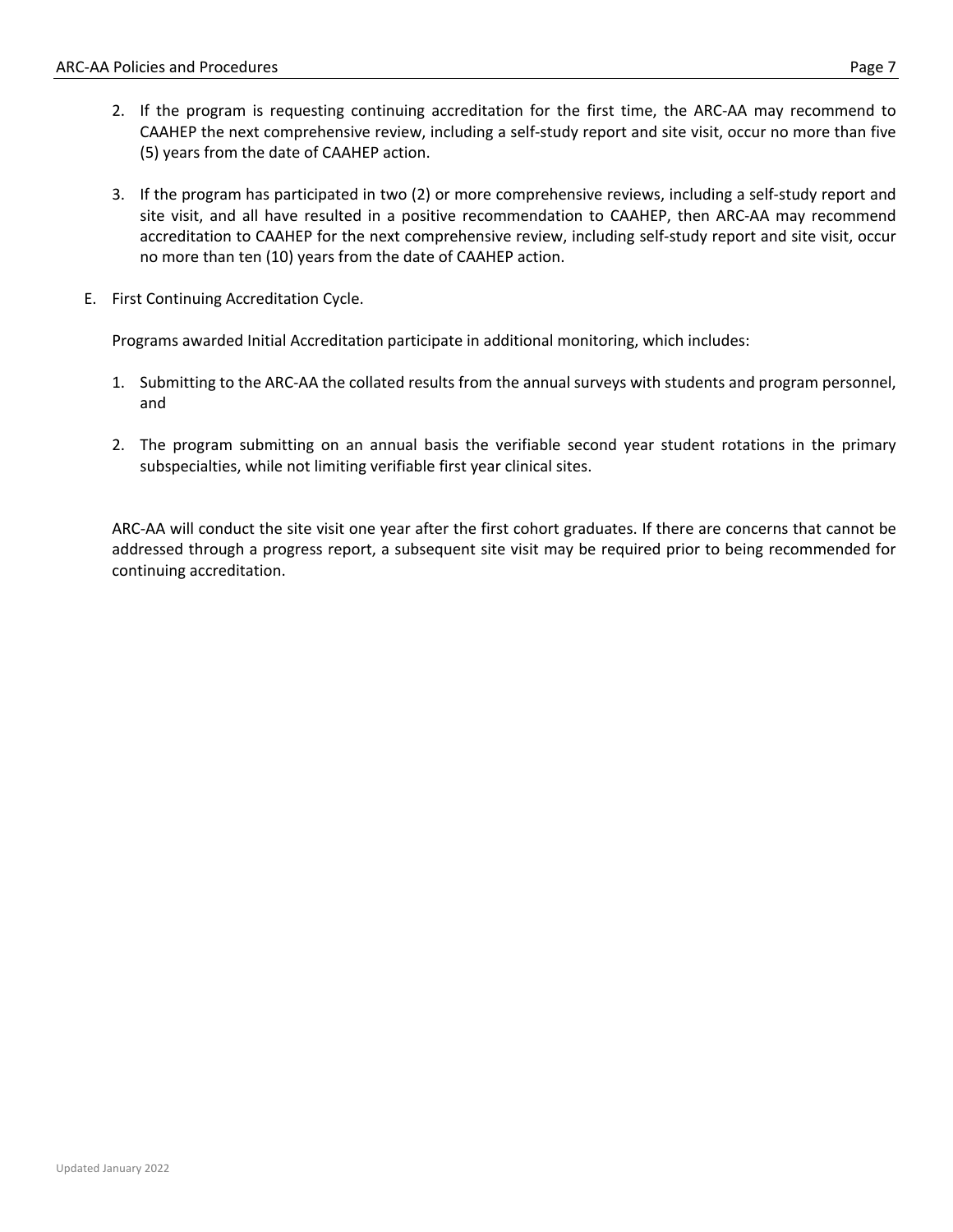#### **IV. REQUEST FOR RECONSIDERATION OF AN ADVERSE ARC-AA RECOMMENDATION**

- A. When ARC-AA first formulates a recommendation of Withhold of Accreditation, Probationary Accreditation, or Withdrawal of Accreditation, the Chief Executive Officer of the sponsor will be notified in writing of that ARC-AA action. The sponsor will have fourteen (14) calendar days after receipt of that written notice (sent certified mail, return receipt requested) to request reconsideration of that recommendation or to request voluntary withdrawal of its accreditation or application.
- B. The notification will include the specific areas where the program was found deficient (Standards cited), the rationale for those citations, and the suggested documentation by which the Program may demonstrate its compliance with the Standards.
- C. If the Program does not request reconsideration by the deadline, the original ARC-AA recommendation is forwarded to CAAHEP with the correspondence documenting that the Program was notified of it rights and that due process was followed.
- D. If the Program requests reconsideration, it is notified of a deadline to submit additional (new) material for consideration by ARC-AA.
- E. ARC-AA will place reconsideration of the original recommendation on its next agenda following the Program's deadline for submission of materials.
- F. The ARC-AA Board will review the reconsideration action based on all the materials at the time of the original recommendation as well as all new materials submitted by the Program.
- G. ARC-AA formulates a recommendation to CAAHEP for:
	- 1. Initial Accreditation or Withhold Accreditation for new programs, or
	- 2. Continuing Accreditation, Probationary Accreditation, or Withdrawal of Accreditation for currently accredited programs, including the Standards cited, the rationale for each citation, and the suggested documentation to correct each citation.
- H. If ARC-AA formulates a recommendation that could change the CAAHEP accreditation status of the program, the recommendation is forwarded to CAAHEP along with the correspondence documenting that the Program was notified of its rights and that due process was followed.
- I. If ARC-AA formulates a recommendation that would not change the CAAHEP accreditation status, but includes citations, the recommendation is not forwarded to CAAHEP and a Progress Report is requested of the Program.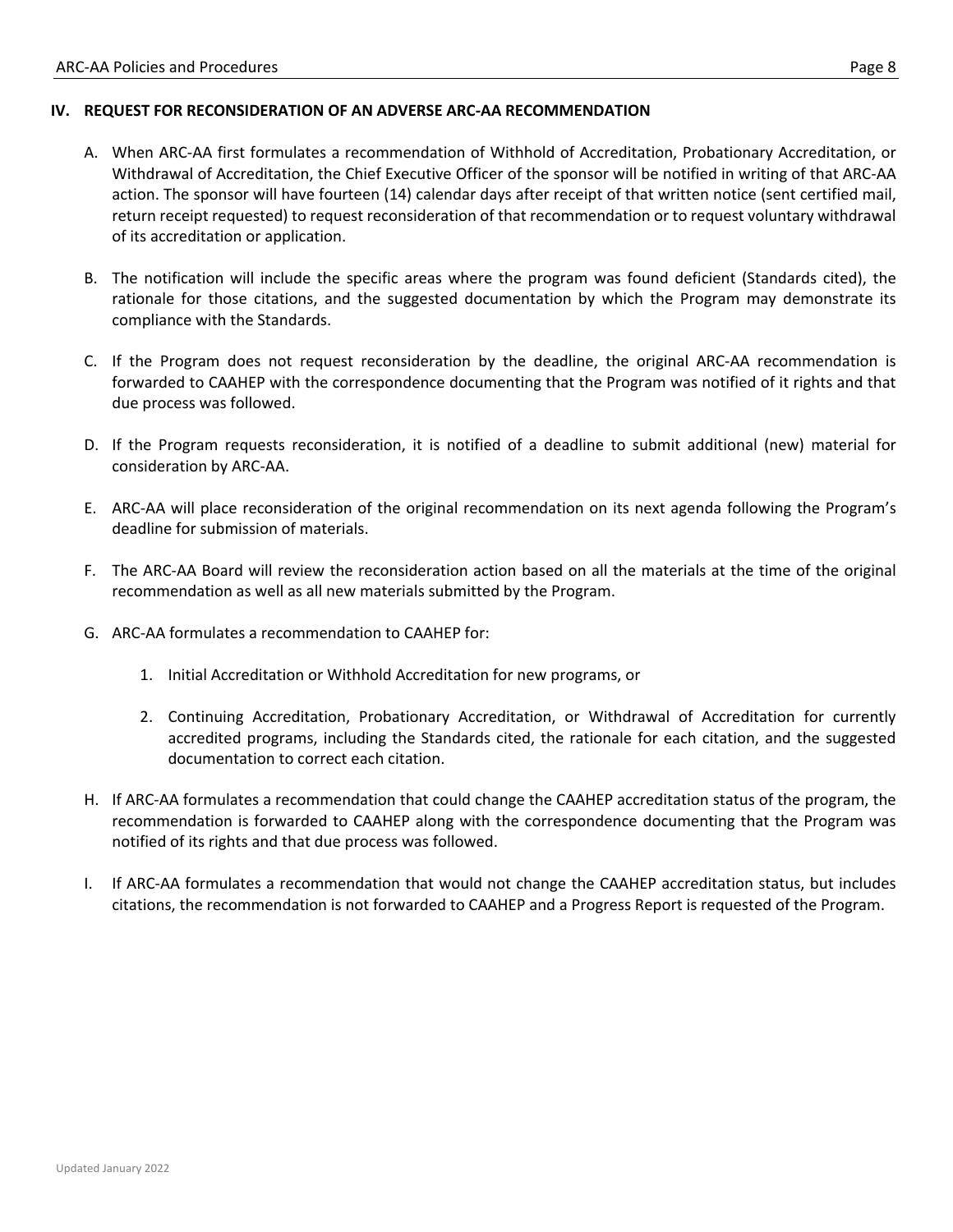#### **V. SITE VISITORS**

- A. Composition of Site Visit Team. A site visit team consists of either:
	- 1. two (2) anesthesiologist assistants or –
	- 2. one (1) anesthesiologist assistant and one (1) physician anesthesiologist.

The third member of the site visit team may be an anesthesiologist assistant, a physician anesthesiologist, a university dean, or an ARC-AA staff person.

At least one member of the team will be an educator.

*A site visit team conducting a site visit to a program seeking Initial Accreditation should include a physician anesthesiologist, when available.*

No site visitor will have any real or potential conflict of interest that may affect the evaluation. If the site visitor, program, or ARC-AA has reason to believe that a conflict of interest exists, the visitor will be excused, and another member selected. All site visitors are required to sign a confidentiality statement.

Observers may accompany the site visit team.

ARC-AA assigns a minimum of two (2) site visitors, and preferably three (3) site visitors, for each site visit. A single site visitor is acceptable only in unusual and extenuating circumstances and only with the approval of the ARC-AA Chair, the sponsor institution and the program administration.

- B. Site Visitor Selection and Appointment. Site visitor applicants will be qualified by education and experience.
	- 1. All Site Visitors
		- a. Successful completion of the CAAHEP Site Visitor Quiz.
		- a. If with a CAAHEP-accredited Anesthesiologist Assistant program, the program must be in good standing.
	- 2. Anesthesiologist Assistant
		- a. At least two (2) years of full-time experience or five (5) years of part-time experience as an Anesthesiologist Assistant educator with a CAAHEP accredited Anesthesiologist Assistant program; and,
		- b. Knowledgeable about education issues, especially curriculum, exam development, program evaluation, or student evaluation; and,
		- c. Qualify as a Program Director under current CAAHEP *Standards*; and,
		- d. If retired and not currently working with a CAAHEP accredited Anesthesiologist Assistant program, has worked in AA education within the past five (5) years; or
		- e. A current or past Director of the ARC-AA Board.
	- 3. Physician Anesthesiologist
		- a. Actively involved in Anesthesiologist Assistant education.
		- b. Knowledgeable about education issues; and,
		- c. Qualify as a medical director under current CAAHEP *Standards*; and,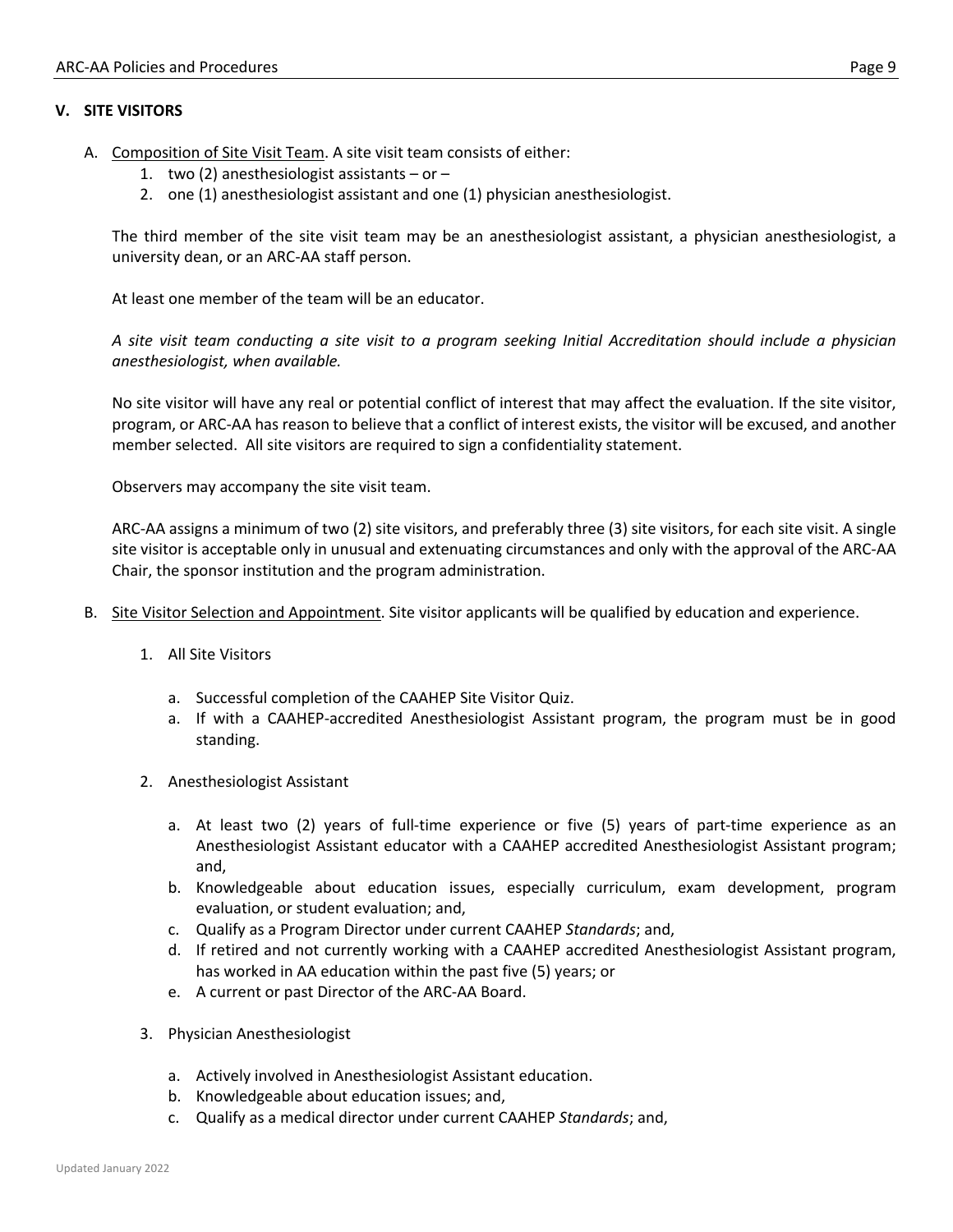- d. If retired and not currently working with a CAAHEP accredited Anesthesiologist Assistant program, has worked in AA education within the past five (5) years; or
- e. A current or past Director of the ARC-AA Board.
- 4. University Dean or Associate Dean

The dean position will function as a generalist for the site visit, reviewing and validating data that is not content specific to anesthesiologist assistant, unless the individual has previous experience as an anesthesiologist assistant or an anesthesiologist.

- a. Actively involved as a dean, or associate dean, of allied health.
- b. Have experience in working with programmatic or institutional accreditation.
- c. If retired and not currently working, has worked as an university dean or associate dean within the past five (5) years.
- 5. ARC-AA Staff Member

The staff member will function as a generalist for the site visit, reviewing and validating data that is not content specific to anesthesiologist assistant, unless the individual has previous experience as an anesthesiologist assistant or an anesthesiologist.

- a. Actively involved in programmatic or institutional accreditation activities.
- b. Knowledgeable about education issues.

Qualified persons wishing to be selected as site visitors should forward a current curriculum vitae and request for appointment as a site visitor to ARC-AA. The applications will be reviewed by ARC-AA and the decisions will be made.

Upon acceptance by ARC-AA, site visitors will be granted observer status. Following completion of the training requirements observers will be appointed as active site visitors.

C. Site Visitor Expectations. Active site visitor status is subject to review by ARC-AA and is based upon annual appointment recommendations by ARC-AA. Re-appointment recommendations for site visitors will be based upon: (a) the number of site visits during the prior year(s); and (b) assessment of the quality of their performance on observed site visit.

The general competencies expected of site visitors include:

- 6. An in-depth knowledge of:
	- a. The full scope of the program's resources, operations and components as described in the Self-Study Report prepared by the institution under evaluation.
	- b. The most current CAAHEP *Standards and Guidelines*.
	- c. The existing procedures for accreditation, including the mechanism for reconsideration.
	- d. The role of resource assessment and outcome evaluation in AA programs.
- 7. A general knowledge of:
	- a. The principles of institutional organization/administrations including:
		- 1) Institutional accreditation processes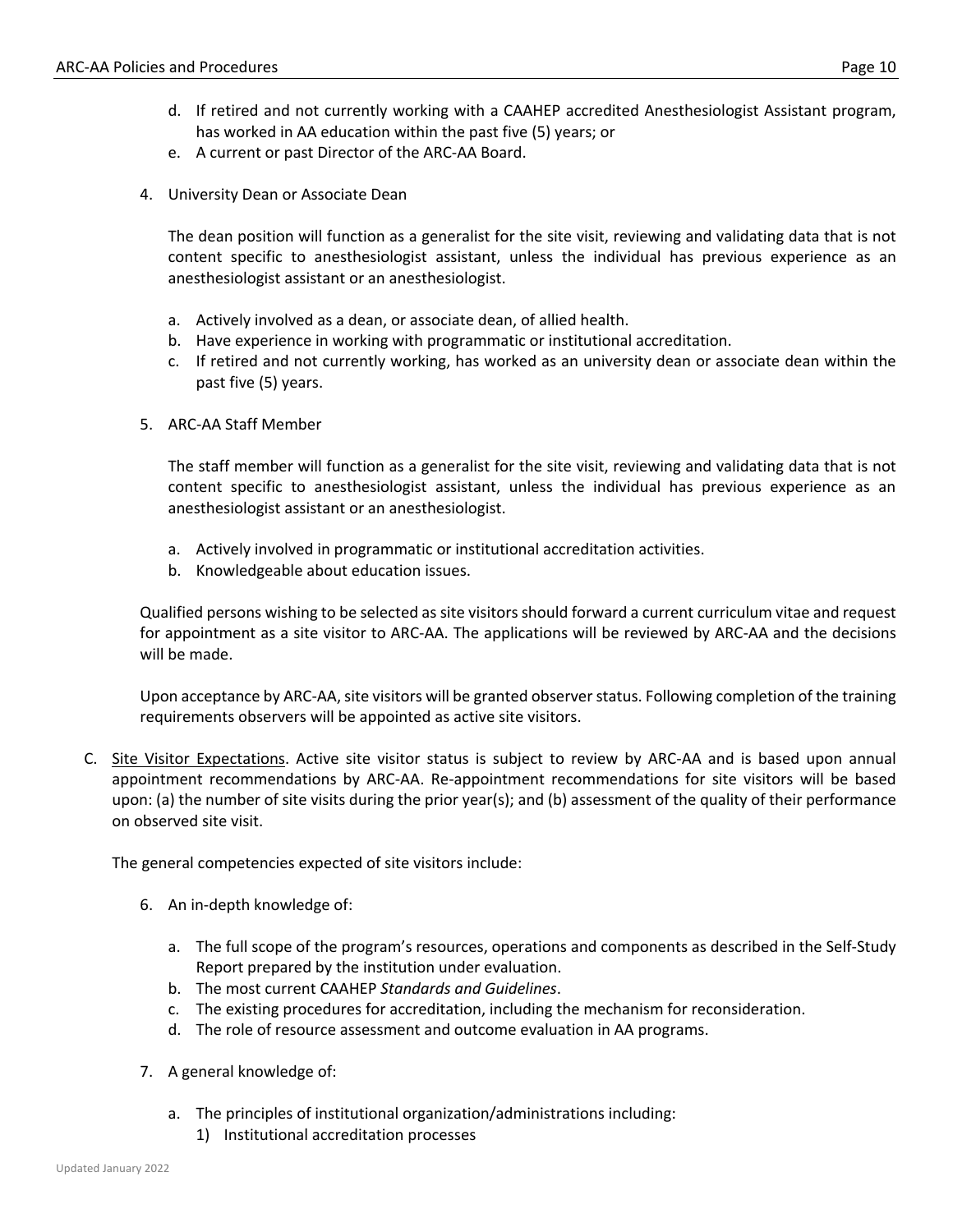- 2) Fiscal policy and planning
- 3) Various organizational/authority structures
- b. Curriculum design and instructional methods, including non-traditional approaches.
- c. Psychometric theory and application including:
	- 1) Cognitive testing and evaluation
	- 2) Performance evaluation
- d. Contemporary standard of anesthesia care, including current procedures and equipment, and the expected role of practitioners.
- e. Current learning resources related to anesthesiology, patient care, and medicine.
- f. Sensitivity to the potential for personal or professional bias.
- D. Withdrawal of Site Visitor Appointment. Individuals may be deleted from the roster of active site visitors if they: voluntary resign, are inactive for a period of three or more years, or fail to correct any deficiencies revealed on the evaluative process. In this context, 'inactive' is defined as one performing an average of less than one site visit every three years or failure to complete site visitor training within the three year period.
- E. Responsibilities of the Site Visit Team. The primary responsibilities of the site visit team include:
	- 1. Before the Site Visit
		- a. Confirm Participation

Selected team members should promptly notify ARC-AA of their willingness to participate in a scheduled site visit. Any real or potential conflict of interest should be considered and ruled out. Site visitors will decline any assignment in which a real conflict of interest may be perceived.

b. Review Self-Study Report

Team members will review the contents of the Self-Study Report in relation to the CAAHEP *Standards*. When necessary, the team captain should communicate with the program for any clarification of submitted materials.

c. Communicate with Team

Following review of the written report and the supplementary documentation, team members will communicate with each other to develop strategies for data collection and evaluation, outline specific areas of scrutiny, and identify concerns.

d. Finalize Site Visit Agenda

A mutually satisfactory agenda will be arranged in consultation with the Program Director of the program being visited. ARC-AA and team captain will be contacted if a change in the length of the visit is deemed appropriate. The program personnel may be asked to assist in arranging for appropriate accommodations and ground transportation. When possible, travel arrangements of the team members will be coordinated. Late arrival to or early departure from the sponsor institution reduces the efficiency of the site visit and can adversely affect the site visit team's ability to evaluate the educational program completely and objectively.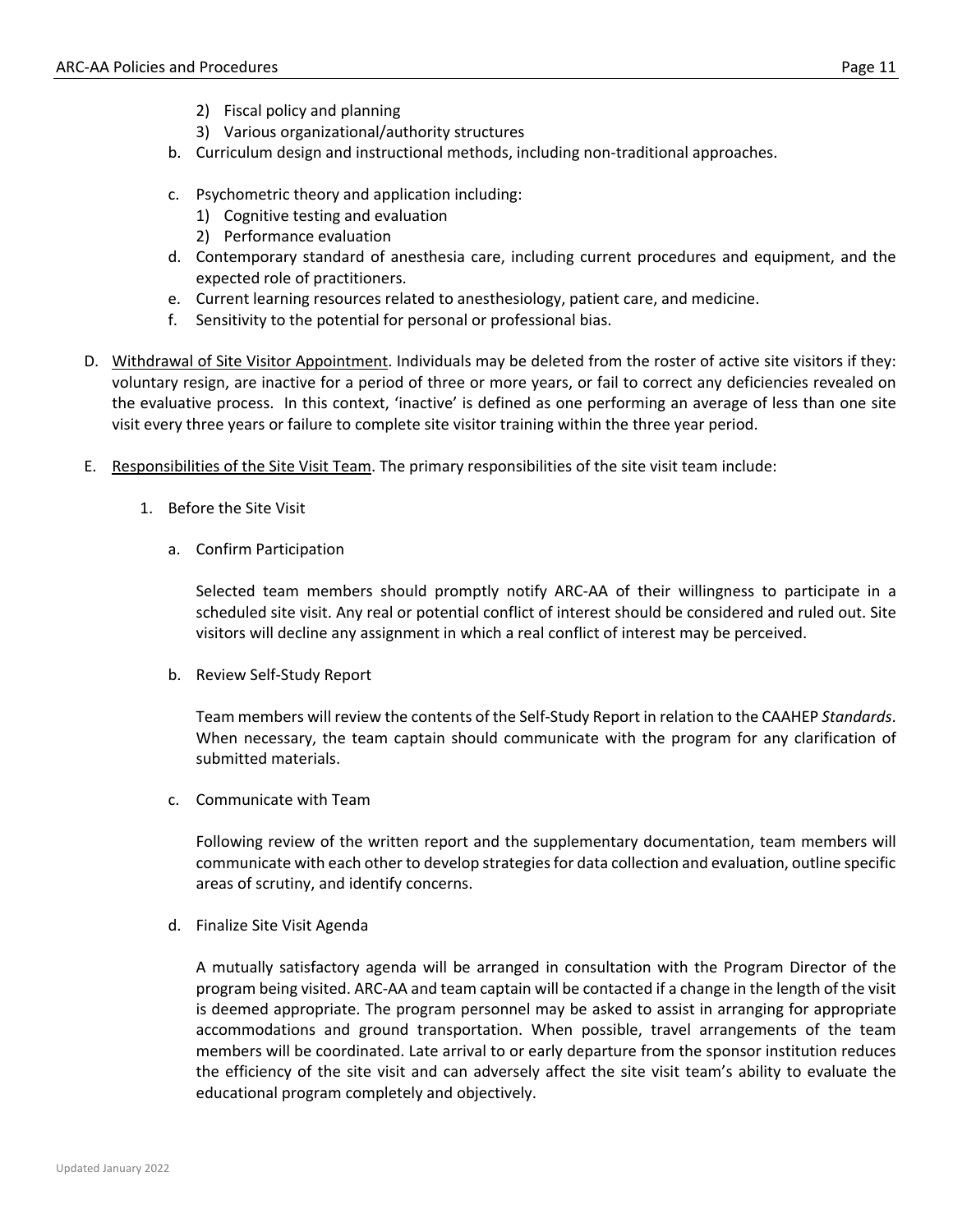- 2. During the Site Visit
	- a. Preliminary Team Meeting

Arrangements should be made for the site visitors to meet prior to the formal agenda. At this meeting the team should compare notes and decide how they will conduct the various interviews and discuss any other concerns.

b. Orientation

All program personnel and representatives of the administration will be clearly informed about the purposes, function, and mechanics of the site visit and its relationship to the accreditation processes of ARC-AA and CAAHEP.

c. Collect & Interpret Data

The team members will collect, verify, and interpret all information likely to demonstrate how the program meets the *Standards* by:

- 4) Interviewing all key program personnel, support staff, students, graduates, and representation of advisory committees.
- 5) Reviewing and analyzing relevant documentation and reports, particularly resource assessment materials.
- 6) Inspecting pertinent facilities and resources.
- d. Documentation

Team members will carefully document all findings on the in the site visit report form. Evidence will be provided to substantiate all Standards 'not met' and/or 'partially met'. For all Standards cited as 'not met' or 'partially met' reference will be made to the number/letter designation of the applicable Standards(s).

e. Site Visit Report

A site visit report should be developed in a collaborative manner prior to the exit summation conference. It will be reviewed for accuracy prior to its submission. Errors identified will be corrected. Consistency between the observation and impressions of the site team and their documentation is essential. The site visit report will complement and validate, not duplicate, the Self-Study Report submitted by the program.

The team's report will address specifically any concerns. The report will be concise but will provide evidence, from objective sources, of the program's quality relative to the *Standards*.

In addition, the report will be free from personal philosophical iterations and from convoluted terminology. The report will be candid and analytical and give an accurate picture of the strengths and weaknesses of the program.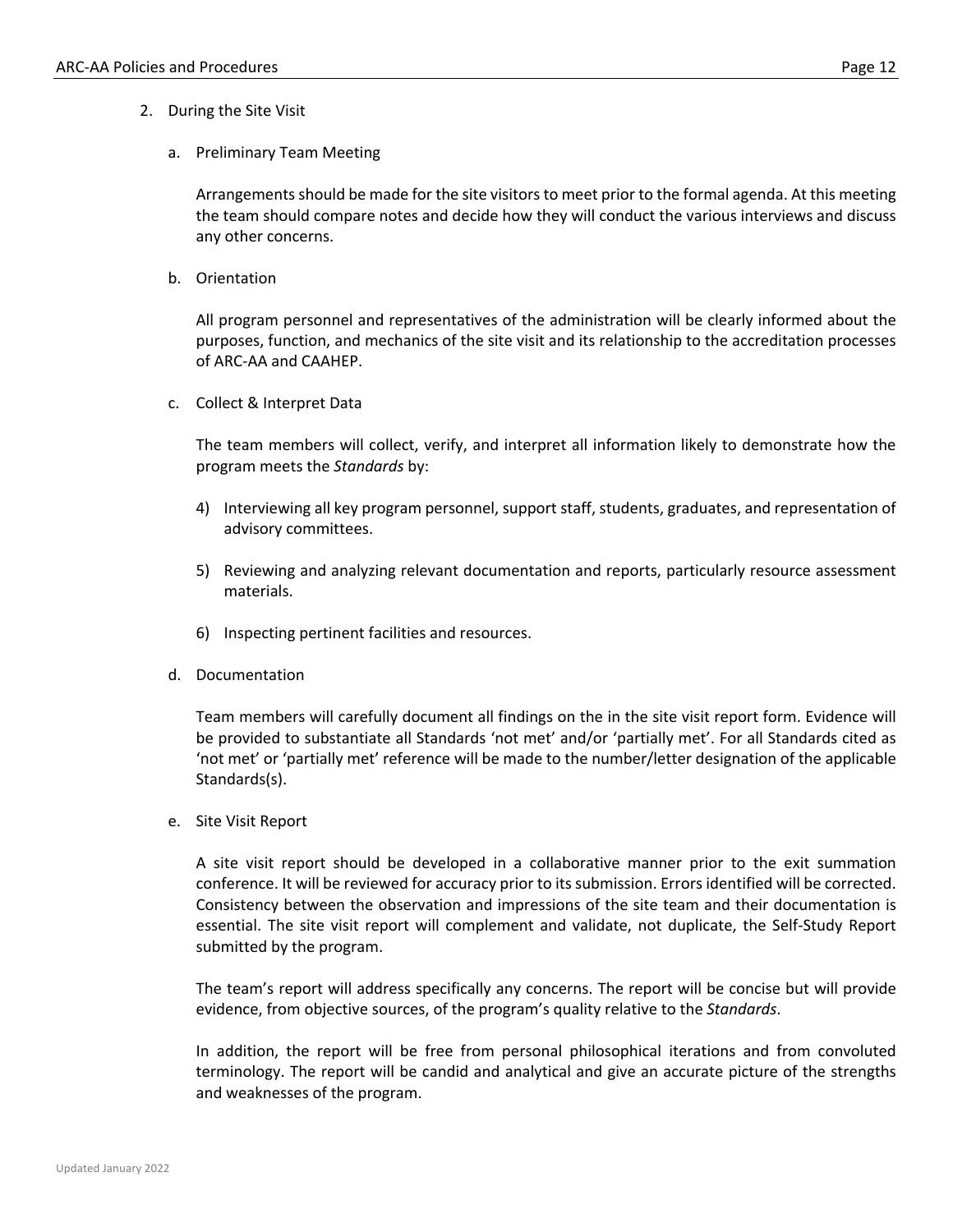For problem areas, there will be description of the specific suggestions made in writing by the site visitors to help the program address the situation.

f. Consultation Conference with the Program Director

After completion of the Site Visit Report, team members will arrange to meet the Program Director to confirm the data and discuss the site visit team's conclusions and recommendations. It is important to determine whether any of the conclusions have been based on faulty interpretations or incomplete information. This is an ideal time for the team to function as consultants, providing ideas and suggestions to help the program personnel address identified shortcomings.

g. Exit Summation Conference

The site visit team members will provide program personnel and administration officials with an objective oral review of the findings of the team. Those present during the summation conference will be documented. Team members will try to evaluate the degree of concurrence expressed by those present regarding the team's observations and determine the likelihood of correcting those Standards cited as 'not met' or 'partially met'. The team should reiterate their function and review the sequence of events for the accreditation process including the program's right to verify the facts in the report, the ability of the program to inform ARC-AA of improvements made prior to the close of the agenda, and the reconsideration mechanism.

The team will not indicate ARC-AA's accreditation recommendation and will not leave a copy of the Site Visit Report with the program.

- 3. After the Site Visit
	- a. Submit Site Visit Report to ARC-AA

The Site Visit Report must be submitted to ARC-AA within one (1) week of the completion of the site visit.

b. Send Findings Letter

The program will receive a formal written report from ARC-AA within four (4) weeks of the site visit. At this time, the program will be given the opportunity to respond to any inaccuracies of fact and to comment on the site visit team's interpretation of information gathered on site.

- F. Professionalism. All individuals associated with ARC-AA education, including committee members, site visitors, consultants and other representatives, will maintain the highest standard of professionalism and integrity and will conduct themselves in a manner that fosters respect for the integrity, expertise and reliability of all.
- G. Complaint Against a Site Visitor. A complaint or grievance of an approved site visitor's conduct during a site visit may be submitted by any student, faculty and/or fellow site visitor.

All written grievances will be forwarded to the Executive Director and the Chair of ARC-AA for review within 10 working days of the completion of the site visit. The ARC-AA Board of Directors will not intervene on behalf of individuals, or act as a court of appeal for individuals. It will intervene only when it believes that the practices or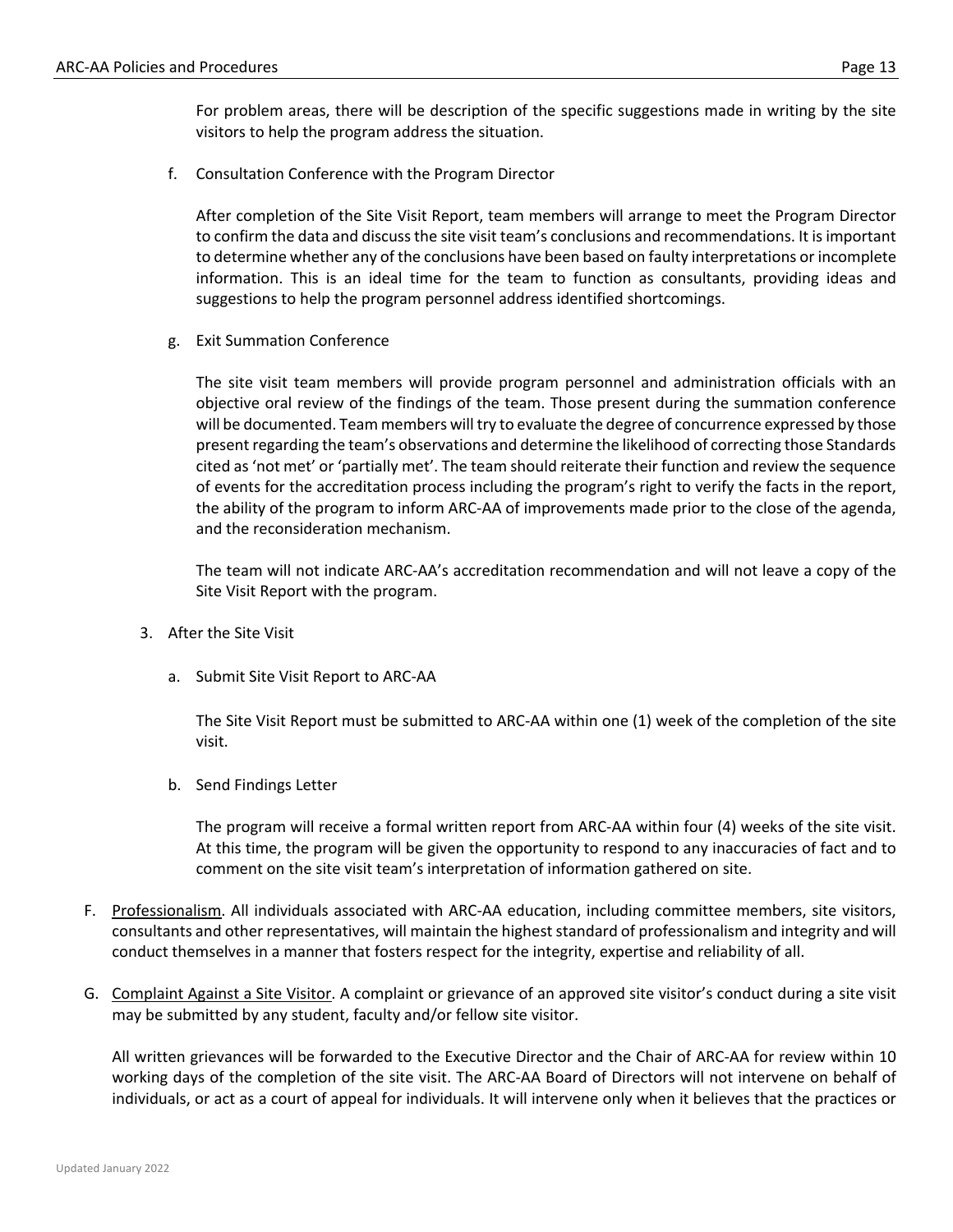- 4. To receive formal consideration, all complaints must be submitted in writing and signed. Submission of signed peer site visit evaluations will also be accepted but must clearly request formal consideration by the board to evaluate potential site visitor misconduct related to the CAAHEP *Standards and Guidelines* or established ARC-AA Policies & Procedures.
- 5. If the Executive Director or ARC-AA Chair determines the complaint does not relate to the established policies and procedures, the person initiating the grievance will be notified accordingly.
- 6. If the complaint does relate to the established policies and procedures, the Executive Director will acknowledge receipt of the complaint and share with the filing party a description of the process and policies that pertain to handling such complaints. If ARC-AA does not hear from the complainant within 10 working days, they will continue with AA does not hear from the complainant within 10 working days, they will continue with this process:
	- c. The Executive Director will forward the complaint to the ARC-AA Executive Committee. Attached to the complaint will be the program's findings letter, response (if received) and any other pertinent notes from the site visit.
	- d. ARC-AA will notify the site visitor of the substance of the complaint and will conduct a preliminary investigation of the alleged misconduct. ARC-AA will file a report of the investigation findings within 30 days of the site visitor's receipt of the letter of notice.
		- 1) During the course of investigation, the site visitor will be suspended from any site visit activities. If the site visitor was scheduled for a site visit, arrangements will be made for a replacement.
		- 2) The Executive Committee may request further information or material relative to the complaint from the complaining party, the institution or other relevant sources.
	- e. The identity of the complaining party will be kept confidential, unless the complainant authorizes disclosure of their identity, or unless such disclosure is required by legal process in a subsequent proceeding.
- 7. On receipt of the responses, the Executive Committee will consider the complaint and all relevant information obtained in the course of investigation and formulate an appropriate action according to the following guidelines:
	- a. If the complaint is determined to be unsubstantiated or unrelated to the established accreditation policies, the complaining party and site visitor will be so notified of the completion of the investigation.
	- b. If the investigation reveals the site visitor is not in compliance with the established site visitor policies, the Executive Committee will forward its recommendation to the ARC-AA Board for inclusion on the next available ARC-AA Board Agenda. Possible recommendation may include, but is not limited to:
		- 1) issue of a warning of misconduct to the site visitor and required re-training regardless of previous date of training (multiple receipts of warning will result in removal from the ARC-AA approved Site Visitor roster);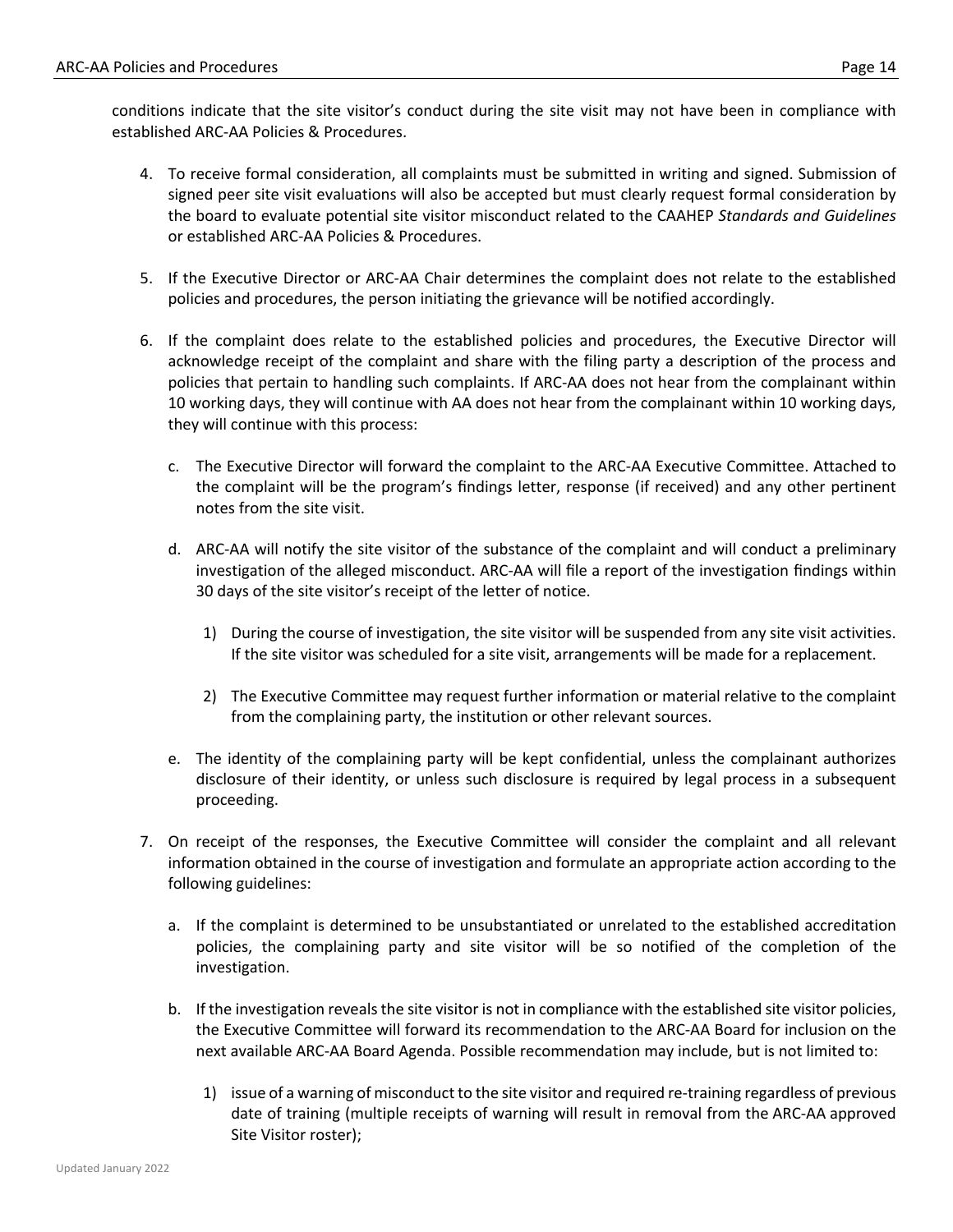- 2) demotion to team member (for team chairs only) and required re-training regardless of previous date of training;
- 3) suspension of the site visitor from the ARC-AA approved site visitor list for a period as determined by the ARC-AA Board of Directors.
- 8. Upon approval of the recommendation by the full ARC-AA Board of Directors, the Executive Director will notify the complainant of the result of the investigation.
- 9. Should ARC-AA determine that the misconduct of the site visitor jeopardizes the review of the program; a second, abbreviated site visit may be held, at no additional charge to the program, at the program's request.
- H. Confidentiality. ARC-AA requires that its procedures and the actions of its site visitors are consistent with the need to maintain confidentiality during the review process in accordance with ARC-AA and CAAHEP policies. All information made available to site visitors for and during their evaluation will be considered confidential. Disclosure of any information obtained during the accreditation process will be a breach of confidence. Team members are also privy to a number of opinions expressed by individuals during interviews; these too will be confidential. Site visitors will refrain from discussion of any aspect of a sponsor institution, even positively, with anyone other than representatives of the sponsor institution, or individuals involved in the accreditation process.
- I. Site Visit Evaluation. Peer evaluation of team members will be completed after each site visit. Additionally, the Program Director and the senior officer of the sponsor institution who participated in the site visit are each given the opportunity to evaluate the site visitors both as a team and as individuals.

Post site visit questionnaires will be reviewed on an annual basis. Staff will mail a report regarding performance, to all site visitors who participated in a site visit during the previous year. Any site visitors receiving an unfavorable evaluation will be reviewed by ARC-AA.

- J. Reasonable Expenses. Site visit team members shall be reimbursed for reasonable expenses incurred as a result of the site visit pursuant to Section XV.E. of these Policies and Procedures.
- K. Focused Site Visits. Programs will be given 90 days' notice prior to the site visit. The program will be given three (3) days to confirm the assigned site visit dates. If no confirmation is received from the program, it will be assumed that assigned dates are acceptable. Random site visits are determined based on ARC-AA's review of the annual outcome reports and a programs' ability to meet the established thresholds. Selection may also be based on the date of the program's last site visit or any significant changes taking place within the program.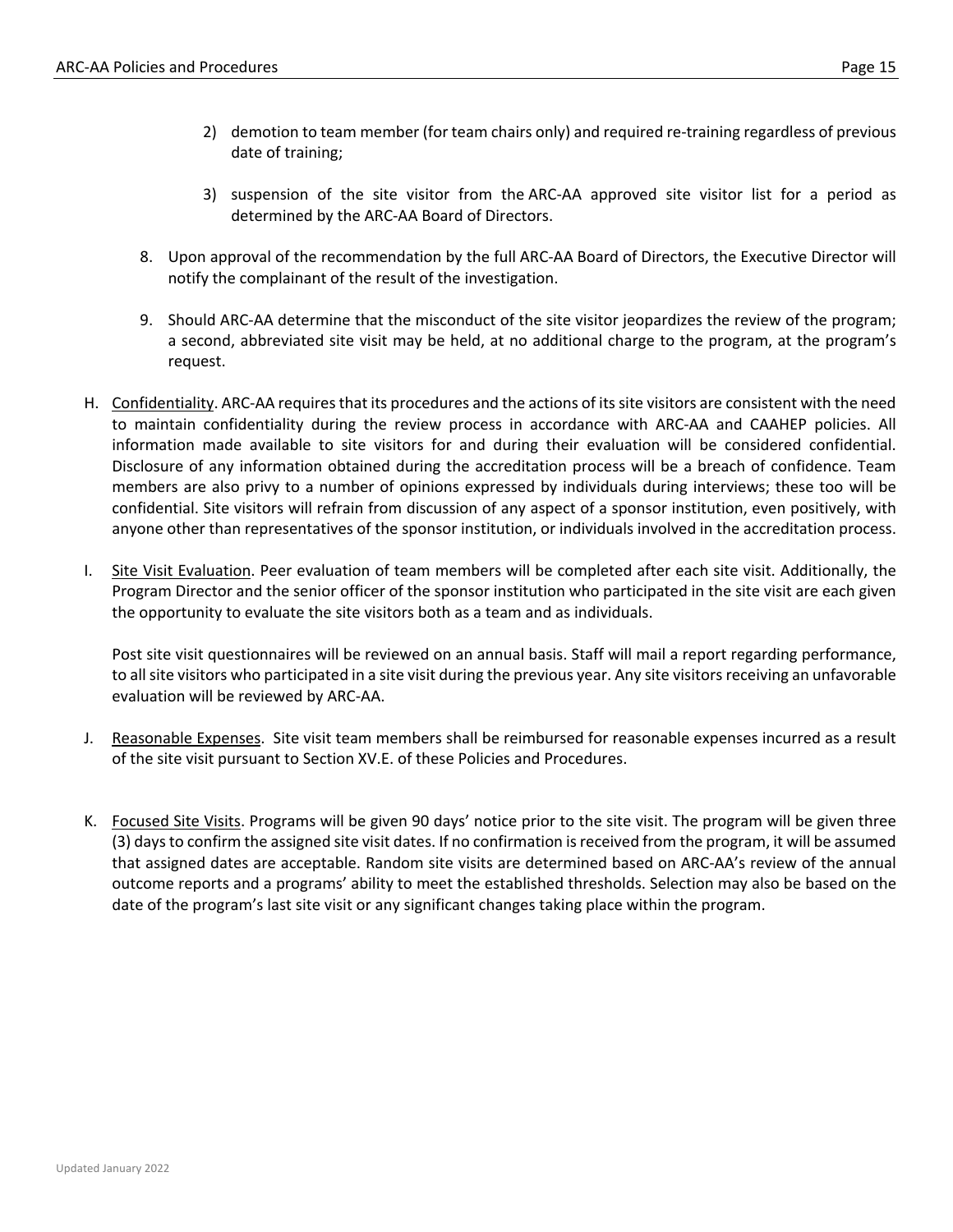#### **VI. OUTCOMES BASED EVALUATION**

- A. Criteria. ARC-AA will use a number of criteria for outcomes measures, which include, but are not limited to, employer surveys, graduate surveys, student surveys, and the number of graduates passing the certification examination.
- B. Reporting. Programs will provide information on an annual basis using the electronic format designated by ARC-AA. Failure to do so within seven (7) days of the determined deadline may result in a program being placed on administrative probation.
- C. Established Thresholds. The following outcomes thresholds that programs must meet/maintain for accreditation:
	- 1. Graduate Surveys are administered six (6) months to one (1) year post graduation and have a 100% sent rate.
	- 2. Employer Surveys are administered six (6) months to one (1) year post graduation and have a 100% sent rate.
	- 3. Retention of 90% or greater of total enrollment, including attrition due to academic dismissal, clinical dismissal, or student withdrawal.
	- 4. Positive Placement of 90% or greater. Positive Placement requires the graduate to be employed as an AA or continuing their education.
	- 5. (NCCAA) Certification Success of 90% or greater.
- D. Failure to Meet Established Thresholds. Failure to meet the established thresholds will result in recommendations from ARC-AA and require an action plan be developed by the program and submitted to ARC-AA. The action plan should provide documentation regarding how the deficiencies will be corrected. Noncompliance, inability to correct deficiencies in a timely manner, or serious deviation from the threshold in any particular measure may trigger an unscheduled comprehensive review, progress report, or a change in the program's accreditation status.
- E. Transparency of Outcomes. All programs must publish on their websites, the 3-year review-window average results of the outcomes for: national credentialing examination(s) performance, job (positive) placement, and programmatic retention/attrition. The Programs must publish the first-time pass rate and the cumulative pass rate for the national credentialing examination(s) performance. The Programs may publish additional outcomes, such as graduate satisfaction, employer satisfaction, and programmatic summative measures.

At all times, the published results must be consistent with and verifiable by the online Annual Report of the program.

Each year in the Comments tab of the Annual Report, the program must state the website link where its results are published.

F. Graduate and Employer Surveys. For each group of graduating students, programs are required to conduct surveys of those graduates and the employers of those graduates within 6-12 months after graduation using the ARC-AA required graduate survey and employer survey items. Programs may use the ARC-AA survey as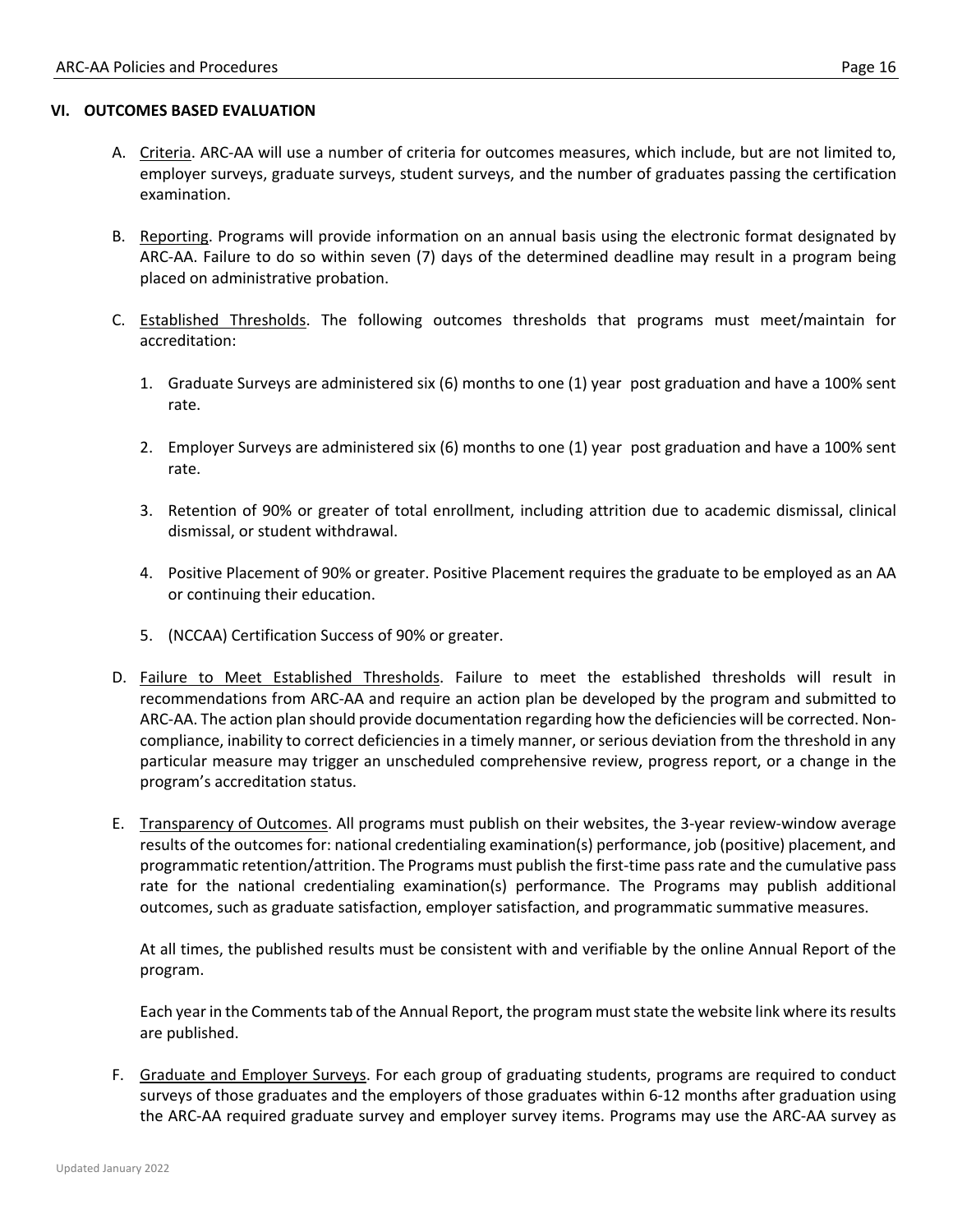#### **VII. COMPLAINTS REGARDING ARC-AA AND ACCREDITED PROGRAMS**

ARC-AA follows due process procedures when written and signed complaints are received by CAAHEP or ARC-AA alleging: that they or an accredited program are not following established policies or CAAHEP *Standards*; they have concerns about the ARC-AA management services company, a Director, or a site visitor. CAAHEP and ARC-AA maintain indefinitely a record of all complaints received.

To receive formal consideration, all complaints will be submitted in writing and signed. The complaint will demonstrate that reasonable efforts have been made to resolve the complaint, or alternatively that such efforts would be unavailing.

### A. Related to Accreditation Standards

- 1. When received by CAAHEP, complaints are transmitted within five (5) working days to the chairperson and staff of ARC-AA for consideration. When received by the chair or staff of ARC-AA, a copy is forwarded to the CAAHEP office within five (5) working days.
- 2. Following consultation among staff of ARC-AA and CAAHEP, the chairperson of ARC-AA determines whether the complaint relates to the manner in which the program complies with the *Standards* or follows established accreditation policies.
	- a. If the complaint does not relate to the *Standards* or to established policies, the person initiating the complaint will be notified accordingly within 20 working days following receipt of the complaint by ARC-AA. A copy of this correspondence will be shared with CAAHEP.
	- b. If the complaint does relate to the *Standards* or to established policies, the Chair or representative of ARC-AA will acknowledge receipt of the complaint within 20 working days and share with the filing party a description of the process and policies which pertain to handling such complaints.
		- 1) The Chair or representative of ARC-AA will notify the Program Director and the chief executive officer of the sponsoring institution of the substance of the complaint and will request a preliminary investigation and report on the findings within 30 days of the sponsoring institution's receipt of the letter of notice.
		- 2) The Chair or representative of ARC-AA may request further information or material relative to the complaint from the complaining party, the institution, or other relevant sources.
		- 3) The CAAHEP office should receive copies of this correspondence.
		- 4) The identity of the complaining party will be kept confidential, unless the complainant authorizes disclosure of their identity, or unless such disclosure is required by legal process in a subsequent proceeding.
- 3. On receipt of the responses referred to above, ARC-AA will consider the complaint and all relevant information obtained in the course of investigation and formulate an appropriate action according to the following guidelines: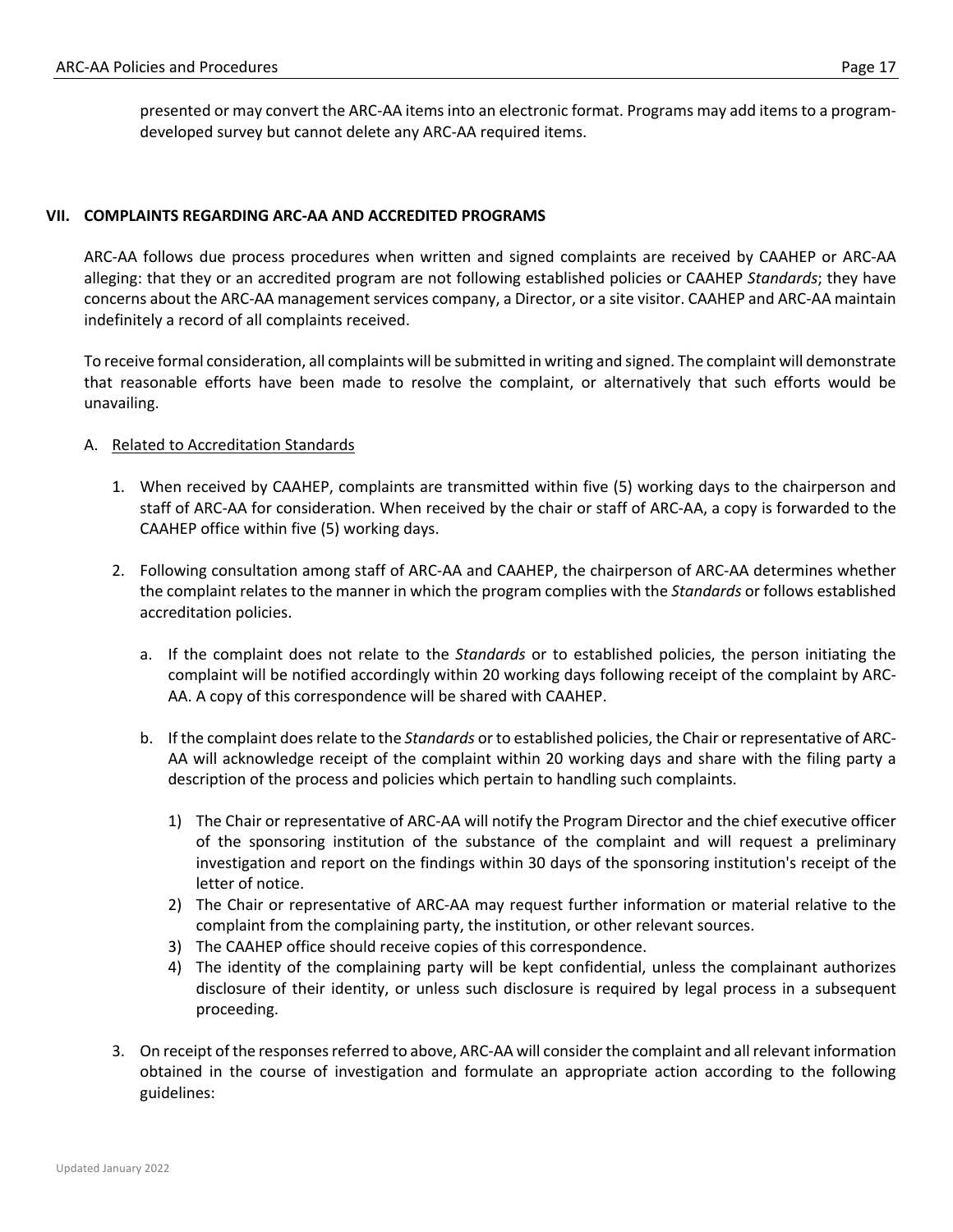- a. If the complaint is determined to be unsubstantiated or unrelated to the *Standards* or established accreditation policies, the complaining party, officials of the program in question, and the appropriate official of the sponsoring institution, will be so notified within ten days of the completion of the investigation.
- b. If the investigation reveals the program may not be or may not have been in compliance with the Standards or may not have been following the established accreditation policies, one of two approaches will be taken.
	- 1) The program must submit a report and documentation within 30 days following the investigation demonstrating the manner in which the substantiated complaint has been corrected. Should ARC-AA be satisfied with the response, the program, its sponsoring institution, and the party filing the complaint will be notified of ARC-AA's satisfaction with the resolution of the matter and notice that the program's accreditation status remains unaffected by the complaint.
	- 2) Should ARC-AA judge the program or sponsoring institution's response to the complaint inadequate and lacking in evidence of the program's continuing compliance with the *Standards* or adherence to accreditation policies, ARC-AA may request and arrange for a return site visit of the program as soon as reasonably feasible, but not more than 30 days following the investigation. The purpose of the return site visit will be limited to an investigation of the complaint and the manner in which it affects compliance with the Standards or with accreditation policies. The cost of the return site visit will be borne by ARC-AA.
		- a) Should ARC-AA, on evidence received through the return site visit, consider the program to remain in compliance with the *Standards* and in adherence with accreditation policies, the program, its sponsoring institution, and the complaining party will be notified of this assessment and the fact that the program's current accreditation status remains unaffected by the complaint.
		- b) Should ARC-AA consider the evidence of the site visit to indicate the complaint is valid and the program is not in compliance with the *Standards* or with accreditation policies, ARC-AA will recommend a change in accreditation status to CAAHEP.
- 4. Should ARC-AA judge the program or sponsoring institution's response to the complaint inadequate and lacking in evidence of the program's continuing compliance with the *Standards* or adherence to accreditation policies, all information regarding the complaint, a full report of its investigation, and ARC-AA's recommendation will be transmitted to CAAHEP for consideration and action.
- 5. CAAHEP and ARC-AA emphasize that they will not intervene on behalf of individuals or act as a court of appeal for faculty members or students in matters of admission, appointment, promotion or dismissal. They will act only when it believes practices or conditions indicate the program may not be in compliance with the *Standards* or with established accreditation policies.
- B. Related to Management Services Company. Complaints about the ARC-AA management services company must be submitted in writing to the Chair and must be signed. Anonymous complaints will not be accepted. Complaints will be reviewed by the Chair and legal counsel for further investigation, including a response from the management services company, culminating in action or disposition. If it is determined that further investigation is required and depending on the nature of the complaint, results of the investigation and any recommendations for action shall be discussed with the Executive Committee.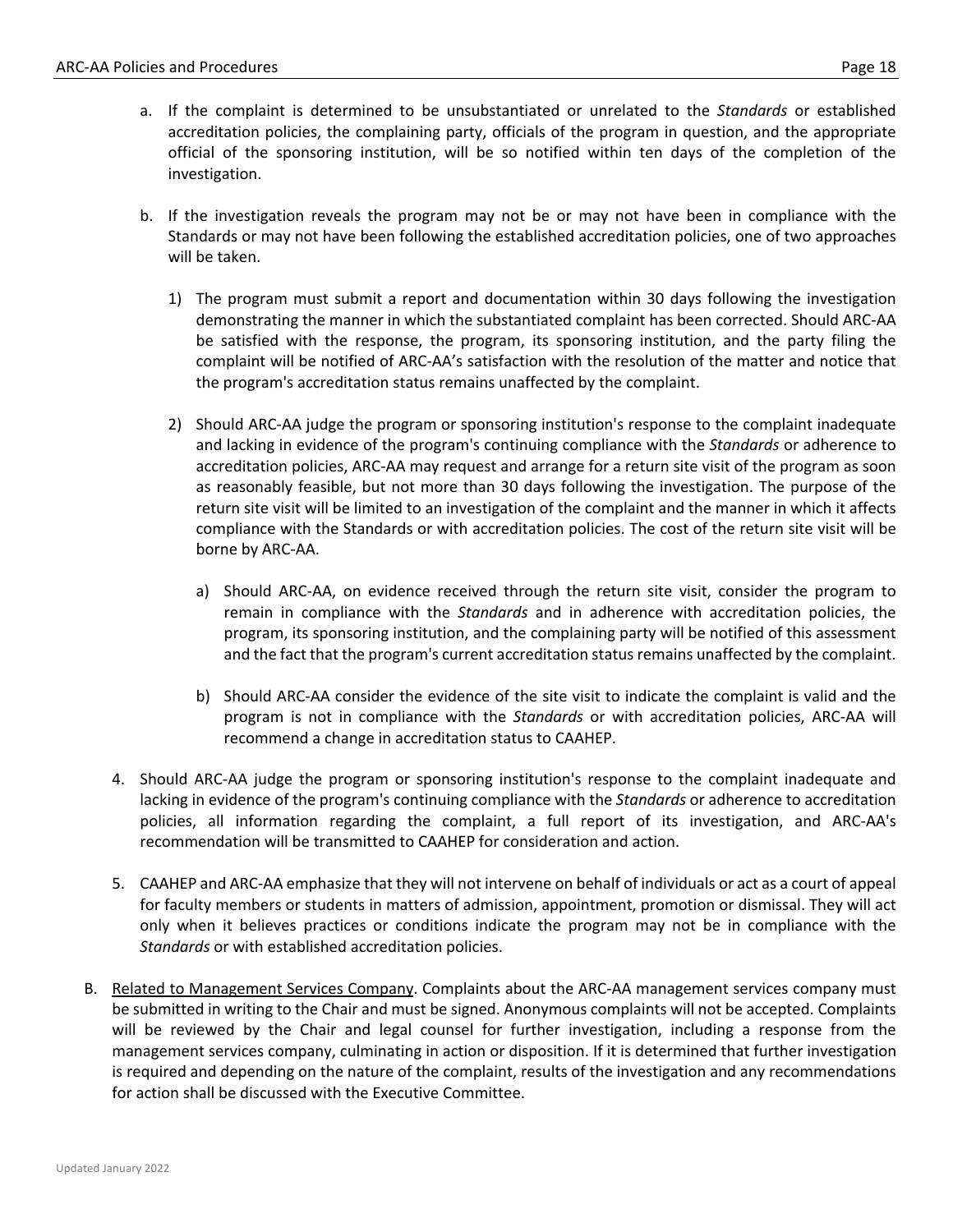- C. Related to Director(s). Complaints about a Director(s) of ARC-AA must be submitted in writing to the Executive Director and must be signed. Anonymous complaints will not be accepted. Complaints will be reviewed by the Chair, or the Vice Chair if the Chair is the one it concerns, and legal counsel for further investigation, including a response from the Director(s), culminating in action or disposition. If it is determined that further investigation is required and depending on the nature of the complaint, results of the investigation and any recommendations for action shall be discussed with the Board of Directors.
- D. Related to Site Visitor(s). Refer to policy X.G. Complaint Against a Site Visitor.

#### **VIII. PROGRAMS**

- A. Satellite Programs. Satellite programs are not defined nor endorsed as models for AA programs and AA education.
- B. Substantive Change. Programs must immediately notify ARC-AA of any changes in its relationship with the school of medicine and/or with the Department of Anesthesiology affiliations;, sponsorship, sponsor administration personnel, program key personnel, increase in class size, decrease in clinical affiliates, and addition of distance education or satellite location needs. Substantive changes in Program status, sponsorship, administrative personnel or addition of distance education or satellite location may require immediate submission of a Progress Report and may require submission of a Self-Study Report and/or scheduling of a return site visit.

ARC-AA may assess a fee if the substantive change results in a site visit.

- C. Transfer of Sponsorship. The sponsor must inform ARC-AA and CAAHEP of a change in sponsorship in accordance with established policy. If the program is scheduled for an initial or continuing accreditation site visit, the transfer of sponsorship process must be completed prior to a scheduled visit. A change of ownership must be reported to ARC-AA for determination of whether it constitutes a change of sponsorship.
	- 1. The chief executive officer or an official designee of the institution relinquishing sponsorship must provide ARC-AA and CAAHEP with written notice of the intent to transfer sponsorship of the program.
	- 2. ARC-AA will send the program an application for Transfer of Sponsorship.
	- 3. The chief executive officer or an official designee of the new sponsor will submit within 30 days of receipt of the application:
		- a. Completed application to ARC-AA
		- b. Transfer of sponsorship application fee
	- 4. A completed Initial Accreditation Self-Study Report must be submitted to provide reasonable assurance that the current *Standards* will continue to be met as demonstrated in the self-study report and at the site visit if one is required.
	- 5. ARC-AA reviews the documentation and makes a recommendation at its next scheduled meeting.
	- 6. After review of these materials for compliance with the *Standards*;
		- a. If the Transfer of Sponsorship Self-Study Report does not demonstrate compliance with the *Standards*, ARC-AA will forward to CAAHEP a recommendation for withholding accreditation.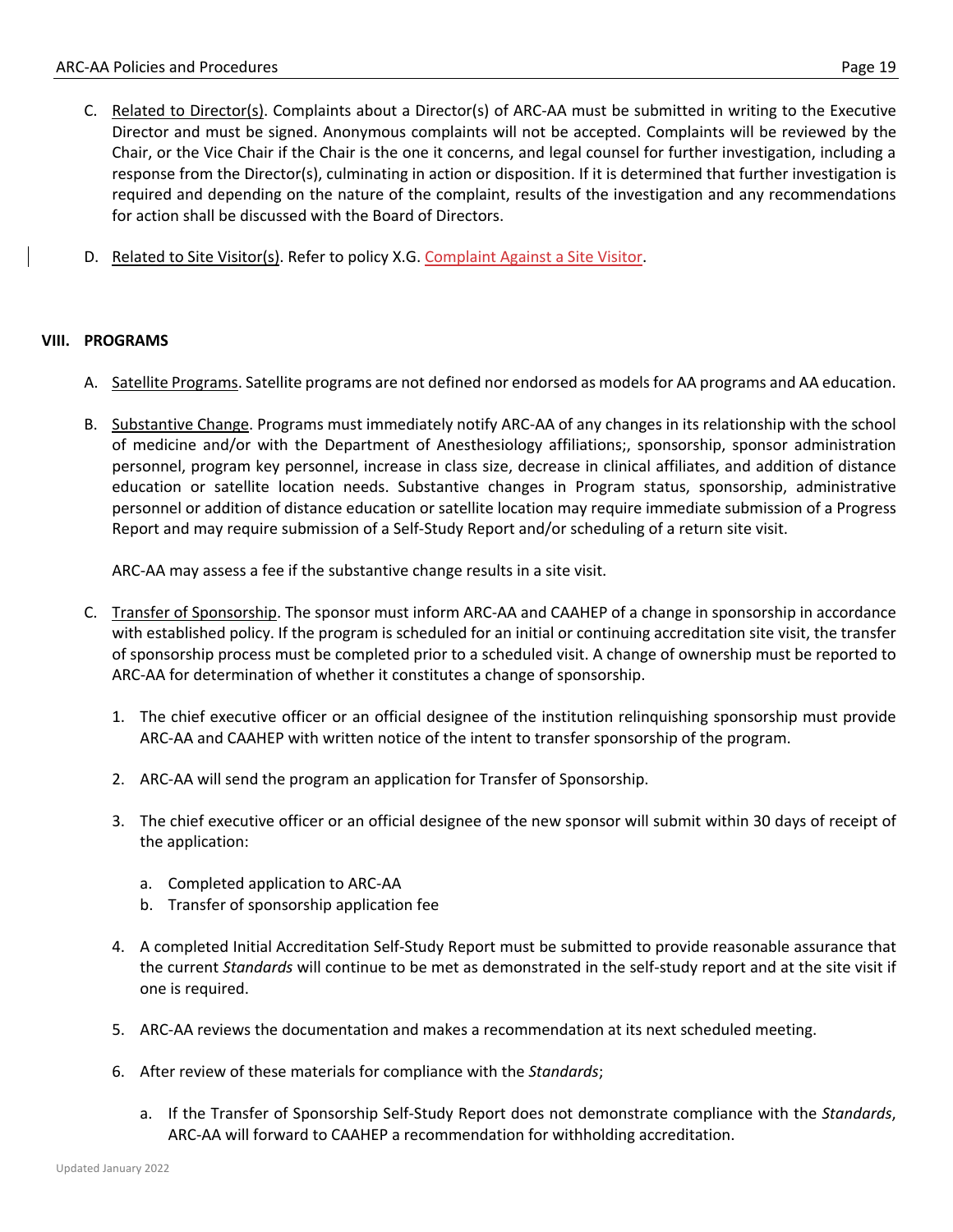- b. If a Transfer of Sponsorship Self-Study Report demonstrates compliance with the *Standards*, a recommendation for initial accreditation, with or without progress reports, will be forwarded to CAAHEP.
- D. Program Director Appointment, Changes, and Qualifications. Each anesthesiologist assistant program will have only one individual appointed and designated as the Program Director. The Program Director must meet the qualifications and fulfill the responsibilities stated in the *Standards*.
	- 1. The sponsor (institution) notifies ARC-AA in writing or via email of a vacancy or change in Program Director within 14 calendar days of the vacancy or change.
	- 2. If a vacancy occurs, the sponsor (institution) appoints an acting, interim, or permanent Program Director and notifies ARC-AA by completing the appropriate sections of the Personnel Change form within 30 calendar days of the vacancy.
		- a. Acting: A program may have an acting Program Director for no more than a total of six (6) months from the date of the vacancy. "Acting" is when the individual's qualifications do not meet the *Standards*.
		- b. Interim: A program may have an initial approval of an interim Program Director for up to twelve (12) months from the date of the vacancy. "Interim" is when an individual's qualifications meet the Standards, but the individual has not been permanently appointed to the position.
		- c. If the interim Program Director continues due to a prolonged absence of the permanent person (i.e., illness, educational leave, other approved leave of absence), the program may request a subsequent approval for an additional twelve (12) months.

No interim Program Director approval can be extended beyond 24 months.

- 3. The sponsor (institution) notifies ARC-AA of a new Program Director (acting, interim, or permanent) by completing the appropriate sections of the Personnel Changes form, available on the website.
- 4. The sponsor (institution) provides documentation of the qualifications, the written position description for the Program Director, and documentation of sufficient non-teaching time to fulfill the responsibilities.
- 5. ARC-AA notifies the program in writing of the approval of the individual or a required Progress Report for submission of additional documentation as specified and that failure to meet the qualifications within the specified time will result in an adverse accreditation recommendation.
- 6. An individual, who has been approved under previous *Standards*, will continue to be approved for the duration of their appointment in that position with the same institution as at the time of approval. This approval ceases if the individual is appointed at another institution.
- E. Medical Director Appointment, Changes, and Qualifications. Each anesthesiologist assistant program will have only one individual appointed and designated as the medical director. The medical director must meet the qualifications and fulfill the responsibilities stated in the *Standards*.
	- 1. The sponsor (institution) notifies ARC-AA in writing or via email of a vacancy or change in Program Director within 14 calendar days of the vacancy or change.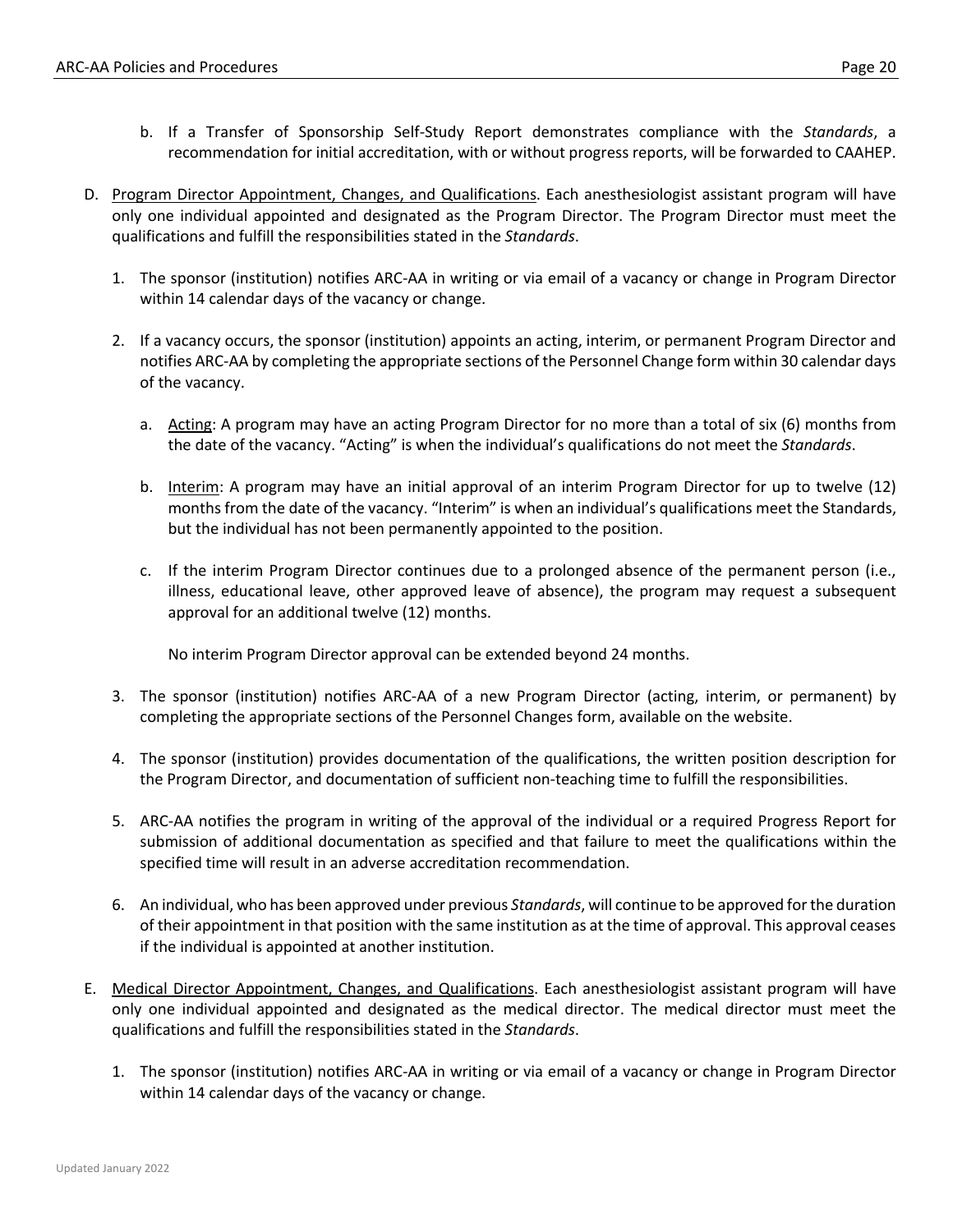- 2. If a vacancy occurs, the sponsor (institution) appoints an Acting, Interim, or permanent medical director and notifies ARC-AA by completing the appropriate sections of the Personnel Change form within 30 calendar days of the vacancy.
	- a. Acting: A program may have an acting medical director for no more than a total of six (6) months from the date of the vacancy. "Acting" is when the individual's qualifications do not meet the *Standards*.
	- b. Interim: A program may have an initial approval of an interim medical director for up to twelve (12) months from the date of the vacancy. "Interim" is when an individual's qualifications meet the *Standards*, but the individual has not been permanently appointed to the position.

If the interim medical director continues due to a prolonged absence of the permanent person (i.e., illness, educational leave, other approved leave of absence), the program may request a subsequent approval for an additional twelve (12) months.

No interim medical director approval can be extended beyond 24 months.

- 3. The sponsor (institution) notifies ARC-AA of a new medical director (acting, interim, or permanent) by completing the appropriate sections of the Personnel Changes form, available on the website.
- 4. The sponsor (institution) provides documentation of the qualifications, the written position description for the Program Director, and documentation of sufficient non-teaching time to fulfill the responsibilities.
- 5. ARC-AA notifies the program in writing of the approval of the individual or a required Progress Report for submission of additional documentation as specified and that failure to meet the qualifications within the specified time will result in an adverse accreditation recommendation.
- 6. An individual, who has been approved under previous *Standards*, will continue to be approved for the duration of their appointment in that position with the same institution as at the time of approval. This approval ceases if the individual is appointed at another institution.
- F. Sponsorship. A sponsor (institution) change of ownership, chief executive officer, and dean (or equivalent position<sup>1</sup>) must be reported to ARC-AA within 14 calendar days of the effective date of the change.

Any decision adversely affecting the sponsor's institutional accreditation, and/or authorization under law or other authority to provide an anesthesiologist assistant program must be reported to CAAHEP and the within 14 calendar days of the receipt of such notice.

- 1. The sponsor (institution) notifies ARC-AA in writing or by email of the new chief executive officer or dean (or equivalent position).
- 2. Notice of Adverse Decision
	- a. Upon receipt of the notice of a decision adversely affecting the institutional accreditation status and/or the authorization for an anesthesiologist assistant program, the chief executive officer submits a copy of the notice to ARC-AA.

<sup>&</sup>lt;sup>1</sup> An equivalent position is that position to which the Program Director reports, if it is not the Dean.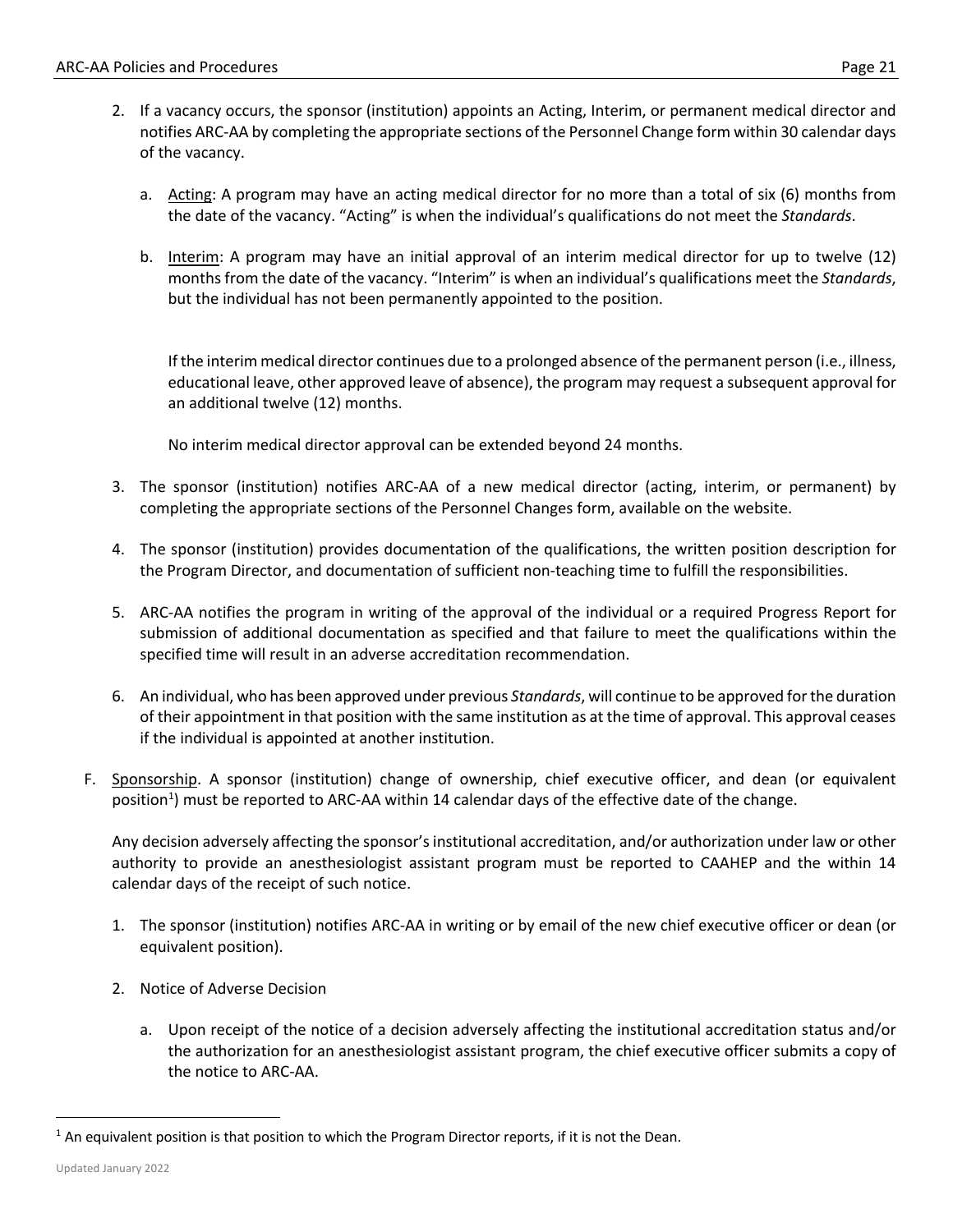b. ARC-AA at its next scheduled meeting reviews the decision and makes a determination if the institutional circumstances adversely affect the accreditation of the anesthesiologist assistant program.

ARC-AA notifies the chief executive officer of its decision and any request for additional information within 14 calendar days after the meeting.

- G. Program Retention of Student Records.
	- 1. Outcome Data. Programs are required to maintain a file of raw data for outcomes for the most current 5-year window (consistent with the most recent accreditation comprehensive review). This includes:
		- a. Graduate Surveys
		- b. Employer Surveys
		- c. Placement data
		- d. NCCAA exam statistics
	- 2. Programs are required to maintain the following documentation for all students:
		- a. Grading Policy
		- b. Grading Scale
		- c. Pass Score
		- d. Official roster of students most recently assessed cohort in each of the cognitive domain areas
		- e. Copy of blank exam(s) and/or other required assessments covering each objective in the cognitive domain areas.
		- f. Grade book or transcripts covering all students in the covered cohorts, documenting satisfactory completion of each objective.

Electronic record keeping is encouraged.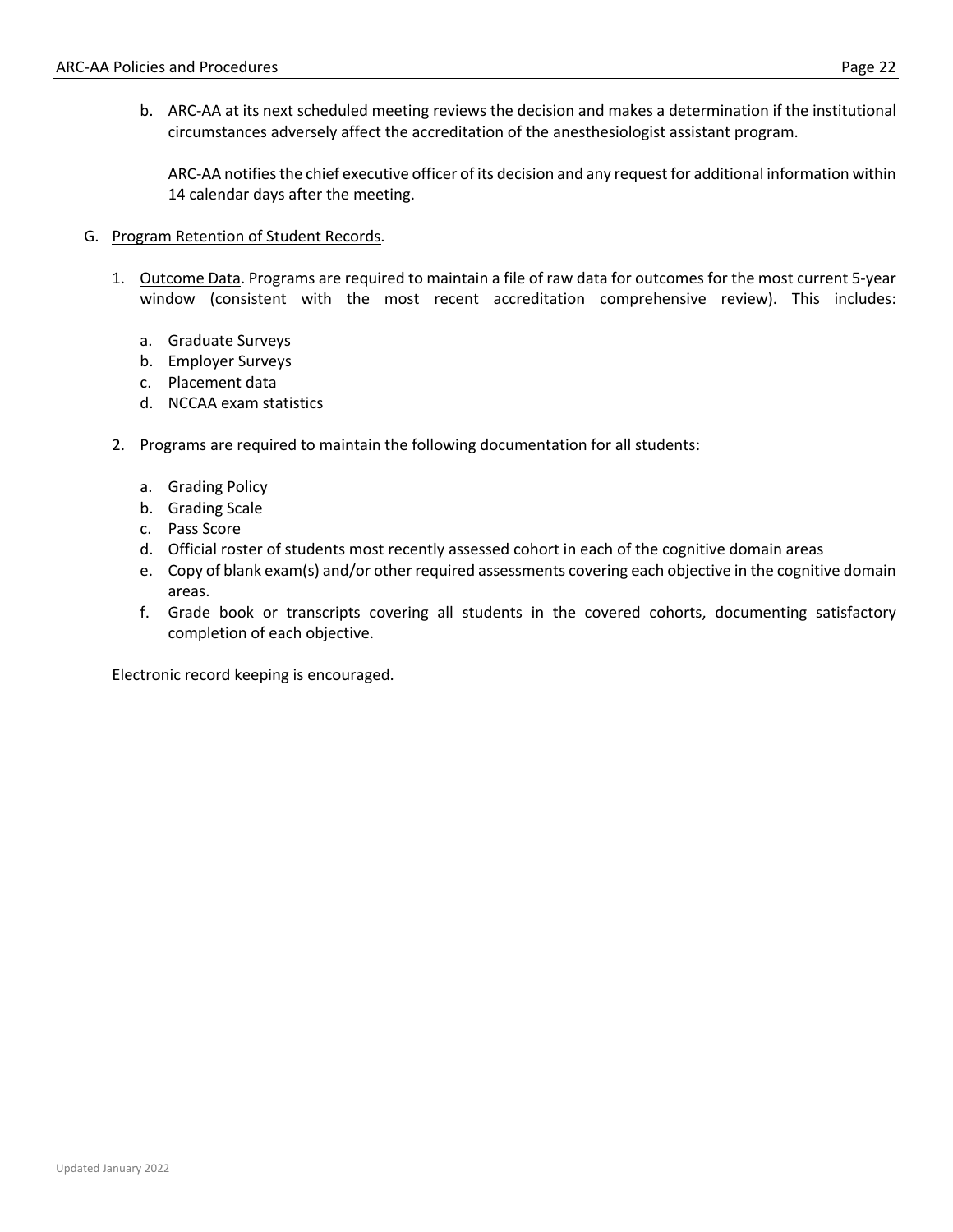#### **IX. DATA USE**

The Board of Directors of ARC-AA recognizes the value of data collected via the annual report, self-study, site visit report, and other official data sources and realizes the importance of making such data available to researchers. ARC-AA encourages the use of official accreditation related records and data for legitimate research purposes under the following conditions:

- A. Access to ARC-AA data will be determined and approved by the Executive Director, Chair of the Board, and Chair of an appointed Ad-Hoc Data Subcommittee for one of the following purposes:
	- 1. **Research purposes for publication** to test a stated hypothesis or answer a specific research question. A request for authorization for use of ARC-AA data requires, at minimum, the submission of the following documents:
		- a. ARC-AA Data Request Form (See Appendix A)
		- b. Research Proposal Form (See Appendix B)
		- c. Data Distribution Agreement (See Appendix C)
		- d. Submission of ARC-AA Conflict of Interest Research Request Disclosure Form (See Appendix D2, and if applicable Appendix D3)
		- e. Submission of Institutional Review Board (IRB) approval
	- 2. **Research purposes not for publication** where data will be used for project investigation that is not intended to be published in a peer-reviewed journal or any other media. A request for authorization for use of ARC-AA data requires at minimum the submission of the following documents:
		- a. ARC-AA Data Request Form (See Appendix A)
		- b. Submission of ARC-AA Conflict of Interest Research Request Disclosure Form (See Appendix D2, and if applicable Appendix D3)
- B. ARC-AA is responsible for ruling on the merit of the request for data. Approval for use of data will be based upon, but not limited to, the following criteria:
	- 1. The value and importance of the research to Anesthesiologist Assistant education
	- 2. The integrity of the hypothesis and the appropriateness of the proposed research methodology
	- 3. Assurance that the data can support testing of the hypothesis
	- 4. Financial considerations or burden placed on ARC-AA
	- 5. Qualifications to do the research
	- 6. Record of published research in refereed journals and prior research projects
- C. Requests must include an official institutional human subject review approval prior to data release.
- D. All expenses incurred by ARC-AA as a result of the project (e.g. personnel costs, use of copiers, telephones, etc.) shall be reimbursed at cost. In addition, a data usage fee will be determined by the Executive Director in consultation with the Chair of the Board, Chair of the appointed Ad-Hoc Data Committee, and the Executive Committee. Additional fees may be assessed based on the complexity of data and as needed if future requests are made for additional information within the scope of the original project.
- E. All data, surveys and reports remain the property of ARC-AA.
- F. ARC-AA reserves the right to review and comment on the final manuscript/report prior to publication.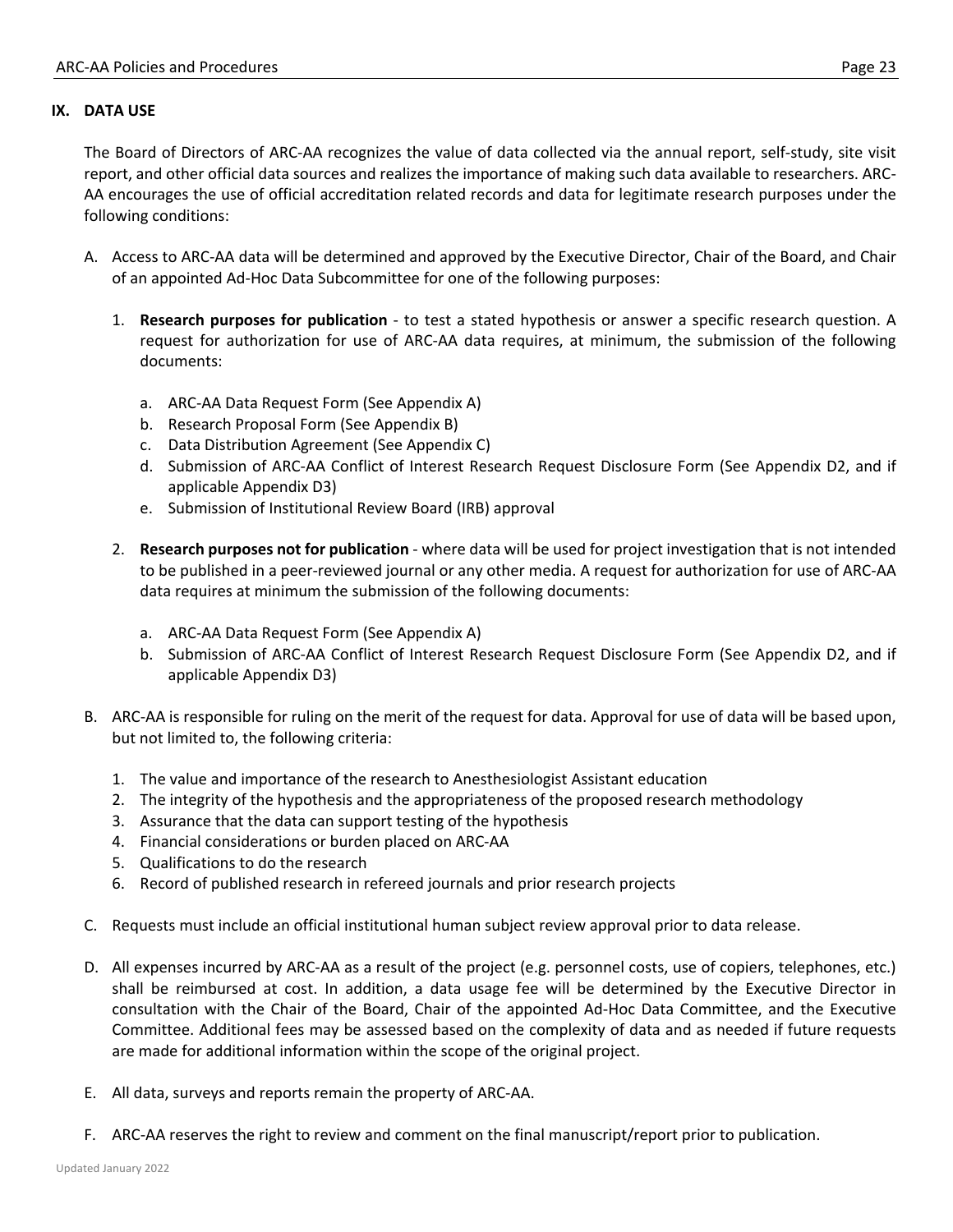- G. If the data requested is to be used for publication of any additional manuscripts not proposed in the initial application, then the principal investigator must submit another application to ARC-AA requesting the use of that data for those additional manuscripts.
- H. The following statement must be published in the manuscript.

"The author wishes to thank ARC-AA for permission to use program records and for technical assistance. The analysis and opinions contained in the manuscript are those of the author(s). All compilations of data from the records made available were prepared by the author(s) who is/are solely responsible for the accuracy and completeness of the compilations**.** ARC-AA is not a party to nor does it sponsor or endorse the conclusions or discussions in the manuscript."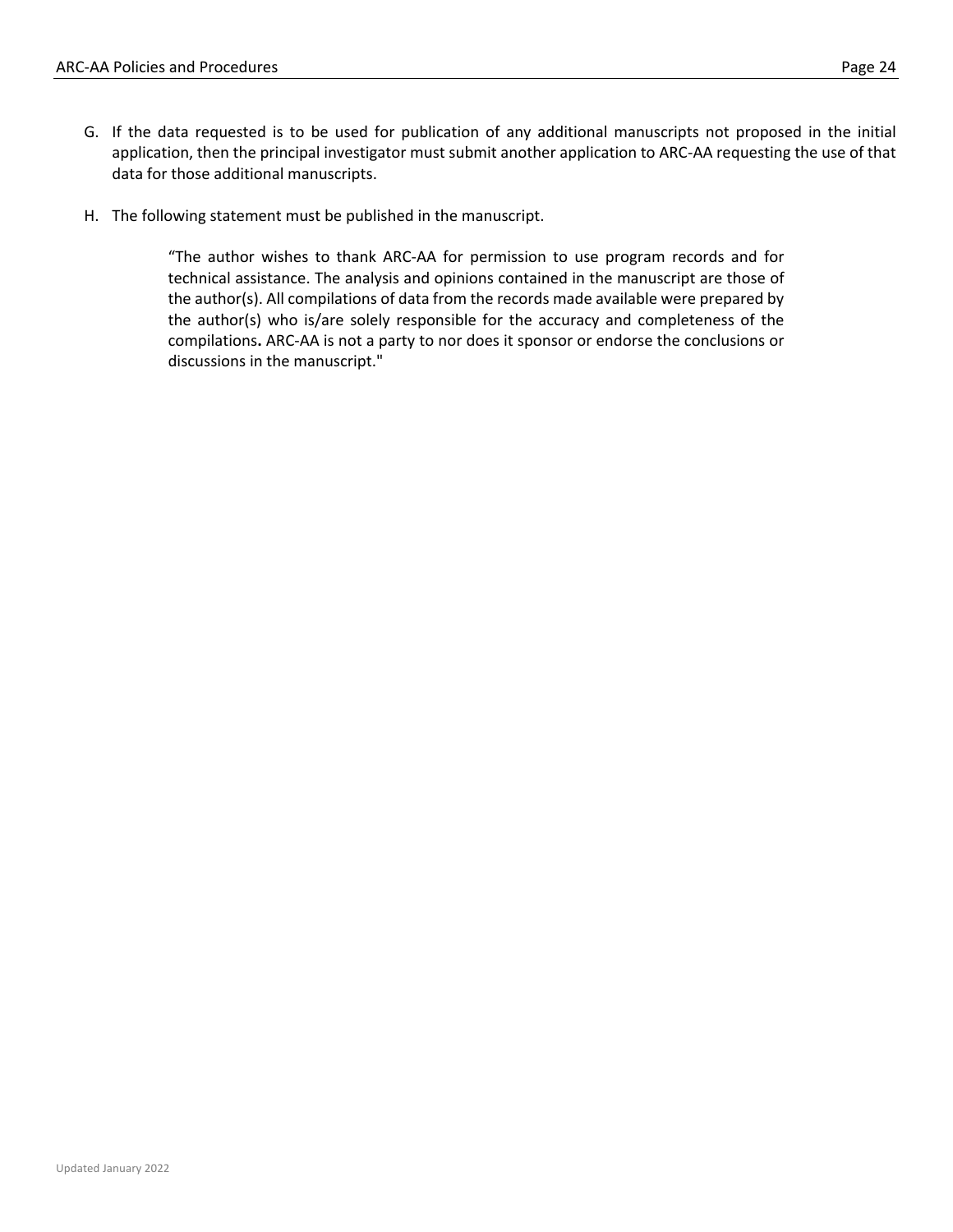## **Appendix A: ARC-AA Data Request Form**

| Type of Request (Please check one)                                                |  |  |  |
|-----------------------------------------------------------------------------------|--|--|--|
| <b>Research Proposal Request</b><br>Non-Research Information Request              |  |  |  |
| Name of Requestor/Principal Investigator:                                         |  |  |  |
| Affiliation/Institution:                                                          |  |  |  |
| Address:                                                                          |  |  |  |
| City, State, Zip Code:                                                            |  |  |  |
| Contact Telephone #:                                                              |  |  |  |
| E-Mail Address:                                                                   |  |  |  |
| Date of Request:                                                                  |  |  |  |
| What research question is intended to be answered by the data?                    |  |  |  |
| What specific data will be collected?                                             |  |  |  |
| Explain the intended use of the data.                                             |  |  |  |
| If a manuscript will be submitted for publication, indicate the intended journal. |  |  |  |
|                                                                                   |  |  |  |
| (For ARC-AA Use Only)                                                             |  |  |  |
| Explanation:<br>Approved<br>Denied                                                |  |  |  |
| <b>Executive Director:</b>                                                        |  |  |  |
| Date:                                                                             |  |  |  |
| Chairperson, Ad-Hoc Data Subcommittee:                                            |  |  |  |
| Date:                                                                             |  |  |  |
| Chairperson, ARC-AA Board:                                                        |  |  |  |
| Date:                                                                             |  |  |  |

▃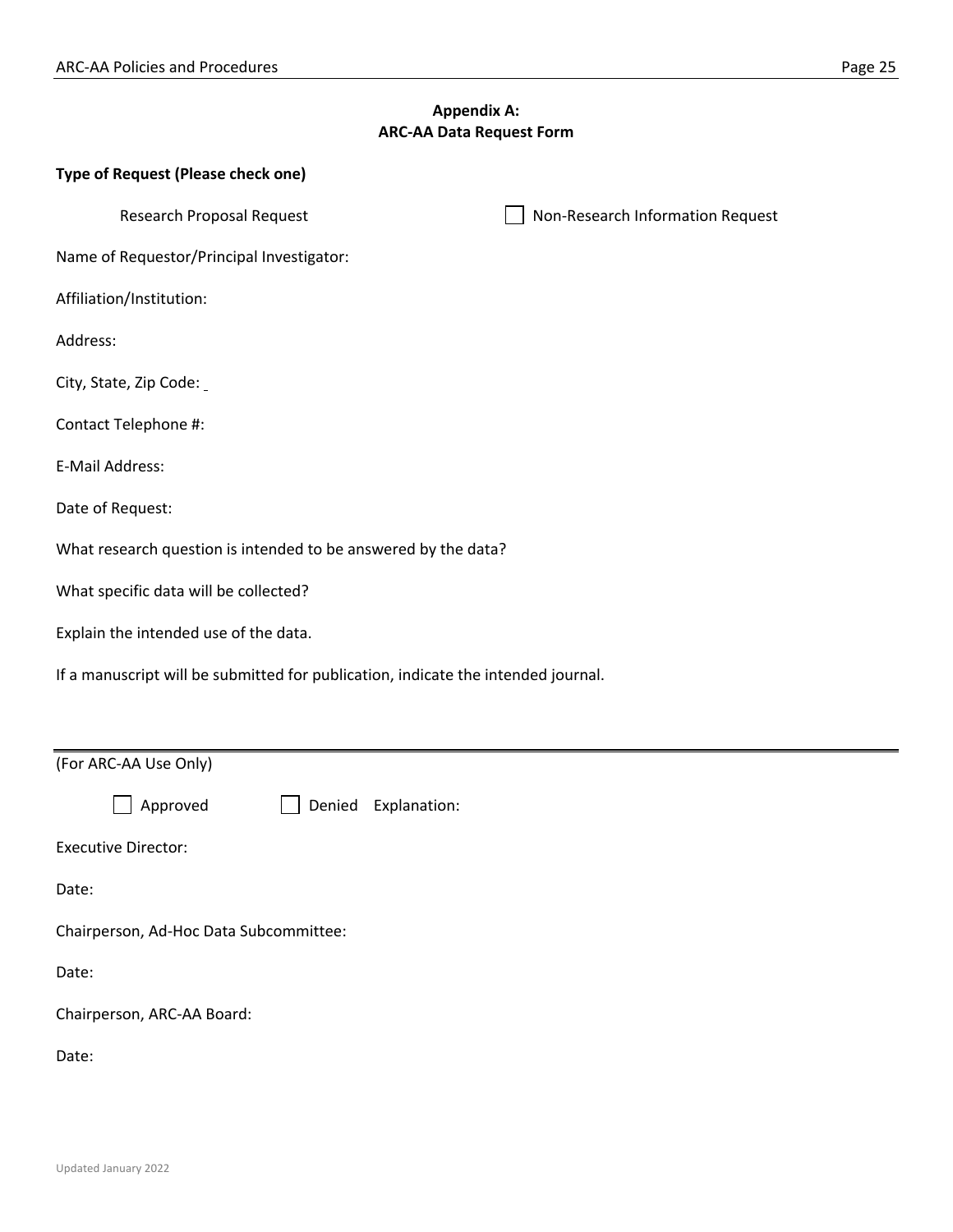## **Appendix B: Research Proposal Form**

*The following form is to be completed for all research proposals.* 

Please e-mail in a single, complete pdf file the ARC-AA Data Request Form, Research Proposal Form, and the Data Distribution Agreement to:

Jennifer Anderson Warwick, Executive Director ARC-AA jennifer@arc-aa.org

Research proposals must address all of the sections listed below. Place the pages in the following order and number the pages consecutively, beginning with the title page.

1. Title of Study:

2. Investigator Information:

3. Research Abstract

Objective: Methods: Discussion: References:

4. Consent:

A brief description of each section of research proposal abstract is included below.

**Title:** The title should be brief, specific, and clear while stimulating interest. The title should not contain abbreviations.

**Investigator Information**: List the full names of all investigators, degrees, and institutional affiliations. If a large research or investigative group is submitting the proposal, the use of a collective study group name is encouraged.

**Abstract:** The abstract must consist of the following four sections:

- *Objective* Include a clear statement of the study purpose and/or the hypothesis. Any information, such as past work or controversy, that may add credibility to the need for the study should be included here.
- *Methods* Include the following elements if relevant: study design, population, observations or key outcome measures, analytical methods, and any other relevant methodology.
- *Discussion* Include a statement about how the study objective will enhance an understanding of the issue under investigation. Brief justification and interpretive statements should be included here.
- *Literature Review* List citations in consecutive numerical order.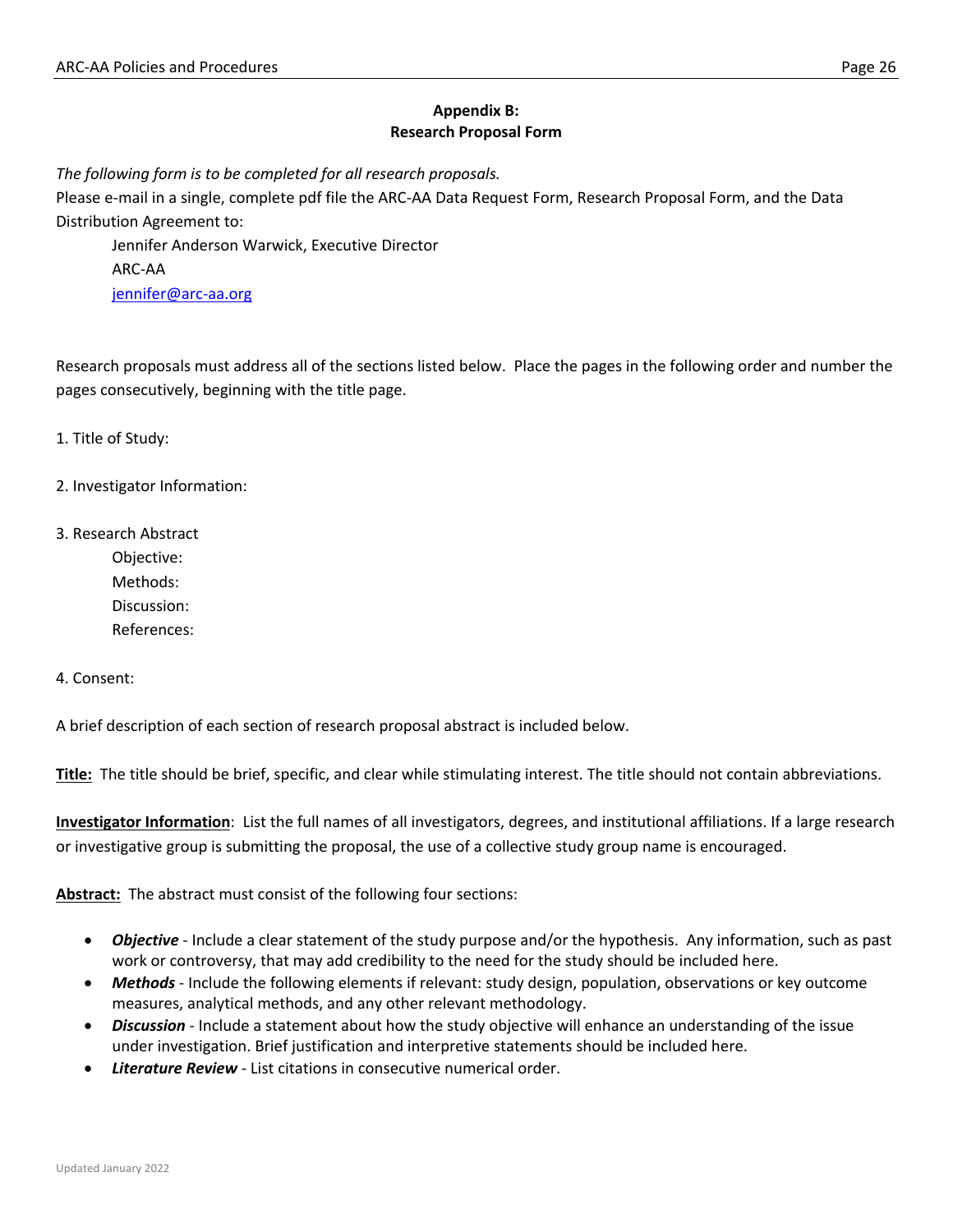## **Appendix C: Data Distribution Agreement – Statement of Intended Use of ARC-AA Data**

Principal Investigator:

Organization/Institution:

Address:

City, State, Zip Code:

Telephone #:

E-mail Address of Principal Investigator:

Study Title:

It is agreed as follows:

- The principal investigator must provide evidence that the research project has been approved by an official Institutional Review Board prior to the release of any data by ARC-AA.
- ARC-AA data requested for this study is to be used solely for the above stated research project.
- This agreement applies solely to the research project stated above and described in Appendix B. Additional research projects based on the release of these data must be resubmitted to ARC-AA for review and approval.
- This agreement for use of ARC-AA data is nontransferable. Substantive changes made to the research project described above and/or the appointment of a new principal investigator will require the completion of a new "Data Distribution Agreement" form.
- ARC-AA data will not be used, either alone or in conjunction with any other information in any manner whatsoever to identify individuals or educational programs from which the data was obtained.
- Prompt publication of the results of the research project described above is encouraged. The principal investigator agrees to provide to ARC-AA a copy of any abstract or manuscript once it has been accepted for publication or presentation. The copy must be submitted to ARC-AA a minimum of forty-five (45) days prior to publication or presentation in order to permit review and comment by ARC-AA. In addition, it is understood that ARC-AA retains the right of rebuttal to the journal of record.
- Each manuscript/abstract will be reviewed by ARC-AA for consistency of data interpretation with previous publications.
- The principal investigator agrees to provide a copy of any and all published work resulting from the use of ARC-AA data to ARC-AA.
- The principal investigator agrees to acknowledge the contributions of ARC-AA in any and all presentations, disclosures, and publications resulting from the study described above.
- All survey instruments, survey items, and survey data remain the sole property of ARC-AA.

Signature of Principal Investigator: Date: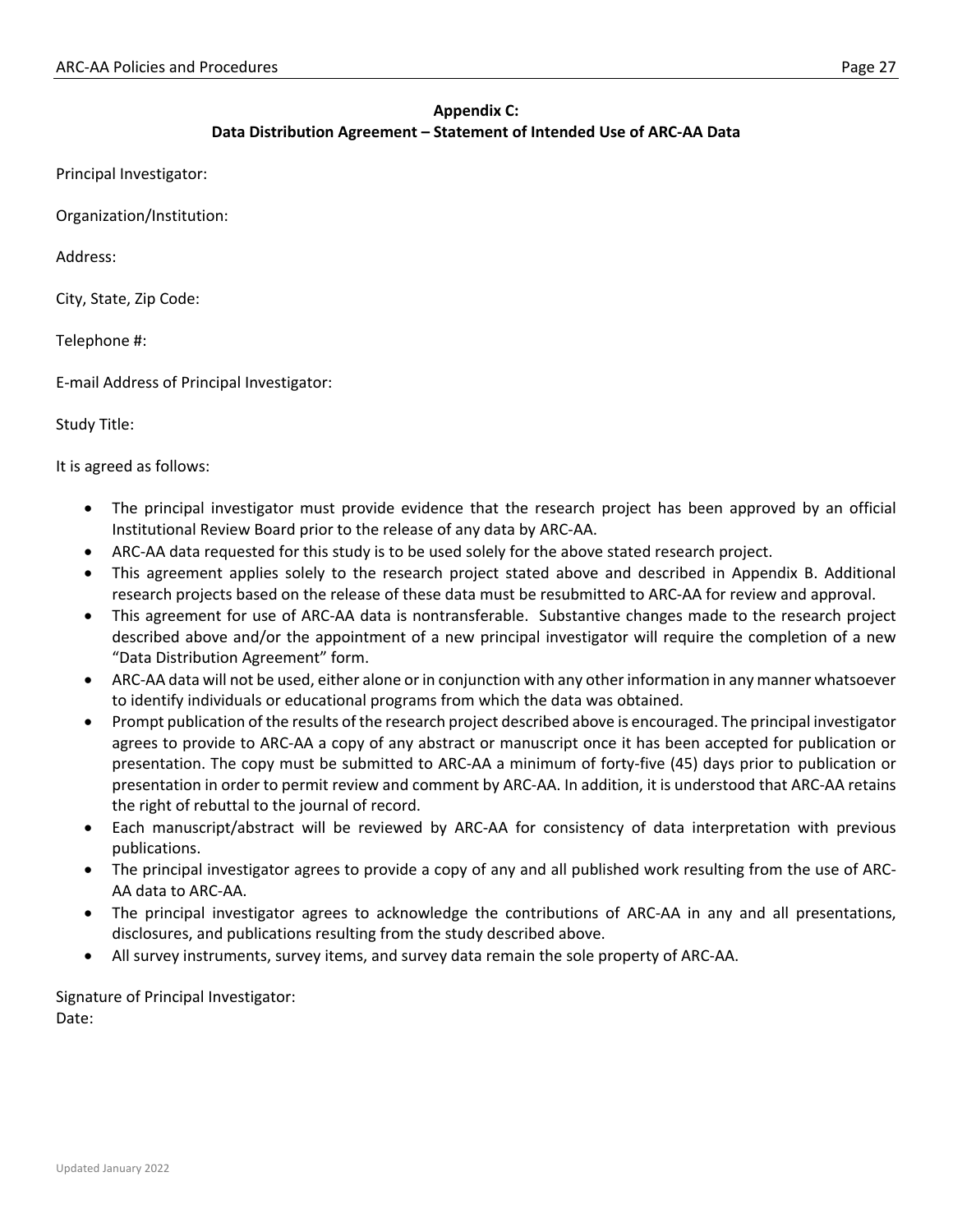## **Appendix D1: Conflicts of Interest Policy – Acknowledgment Form**

I, \_\_\_\_\_\_\_\_\_\_\_\_\_\_\_\_\_\_\_\_\_\_\_\_\_\_\_\_\_\_, am a (Director) (Officer) (committee member) STRIKE THOSE NOT APPLICABLE of Accreditation Review Committee for the Anesthesiologist Assistant (ARC-AA), Inc. ("ARC-AA") and do hereby acknowledge and affirm the following:

- (1) I have received a copy of the Conflicts of Interest Policy;
- (2) I have read and understand the Conflicts of Interest Policy;
- (3) I have agreed to comply with the Conflicts of Interest Policy; and
- (4) I understand ARC-AA is a non-profit organization and in order to maintain its federal tax exemption it must engage primarily in activities that accomplish one or more of its tax-exempt purposes.

Signature Date

Printed or Typed Name

\_\_\_\_\_\_\_\_\_\_\_\_\_\_\_\_\_\_\_\_\_\_\_\_\_\_\_\_\_\_\_\_\_\_\_\_\_

\_\_\_\_\_\_\_\_\_\_\_\_\_\_\_\_\_\_\_\_\_\_\_\_\_\_\_\_\_\_\_\_\_\_\_\_\_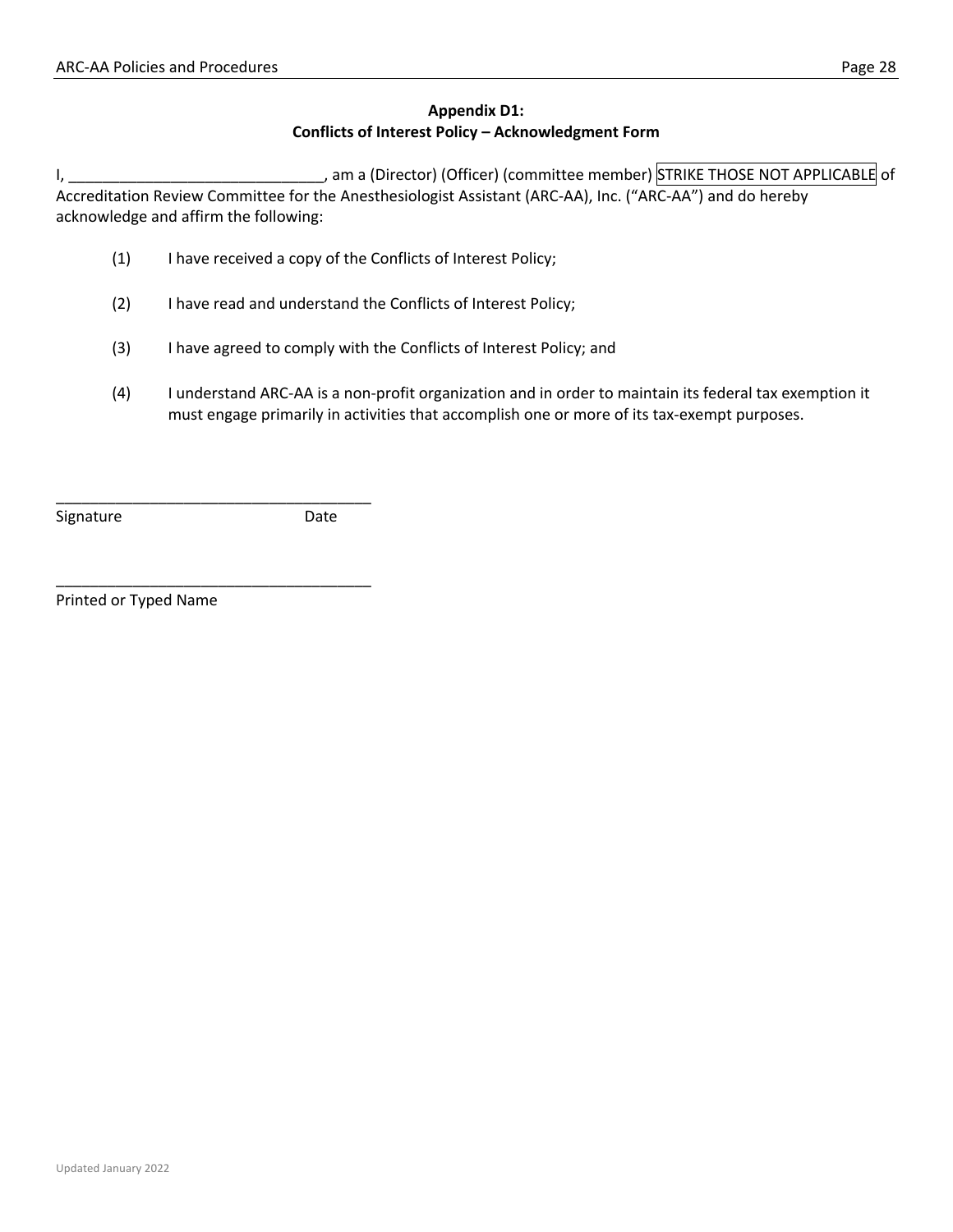## **Appendix D2: Conflicts of Interest Policy – Research Request Disclosure Form**

Research reviewed by ARC-AA must be accompanied by disclosure (for all researchers, their spouses, and their dependent children) of any Financial Interest in the research under review. Financial Interest means (i) anything of monetary value that could reasonably appear to be affected by the research, or (ii) anything of monetary value in entities whose interests could reasonably be affected by the research. Financial Interest includes, but is not limited to, (i) salary and other payments for services (e.g., consulting fees or honoraria); (ii) equity interests (e.g., stocks, stock options or other ownership interests); and (iii) intellectual property rights (e.g., patents, copyrights and royalties from such rights). Disclosure is required at the time of application to ARC-AA.

- **1. Name:**
- **2. Telephone Number & E-mail Address:**
- **3. Role in Project:**
- **4. Title of Project:**
- **5. Principal Investigator:**

#### **6. Sponsor or Other Entity Providing Support:**

**Declaration Regarding Financial Interest** (Pleasecheck as appropriate)

I hereby declare that I, my spouse, and my dependent children have **NO FINANCIAL INTEREST** in the research described in this application.

I hereby declare that the ATTACHED DISCLOSURE OF FINANCIAL INTERESTS accurately represents any and all such interests currently held by myself, my spouse, and my dependent children in the research described in this application.

I will promptly update this Declaration should the relevant Financial Interests of myself, my spouse, or my dependent children change during the conduct of this research, or within one year following the completion of this research.

Signature: Date: